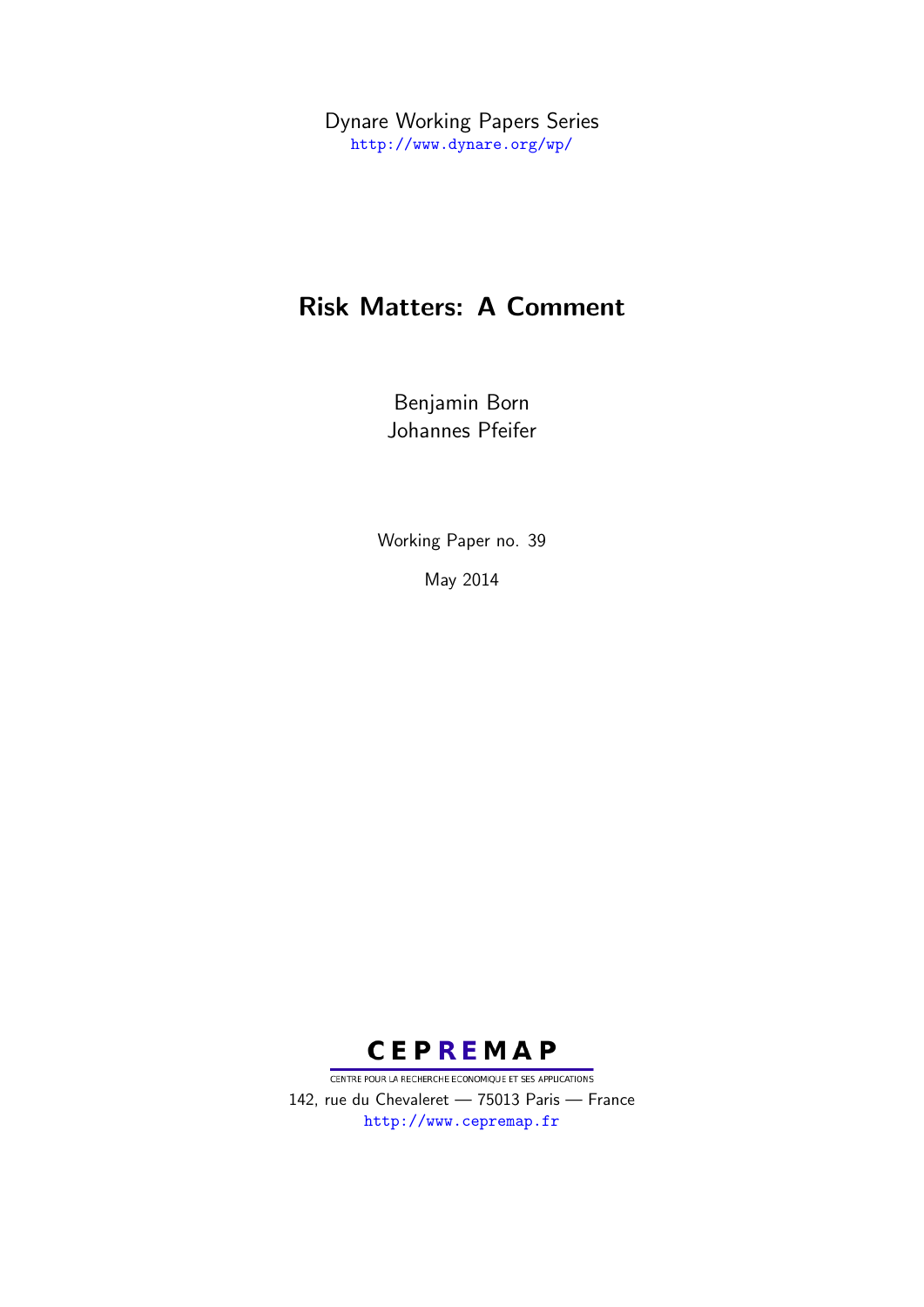# Risk Matters: A Comment

By BENJAMIN BORN AND JOHANNES PFEIFER<sup>\*</sup>

Jesús Fernández-Villaverde, Pablo A. Guerrón-Quintana, Juan F. Rubio-Ram $\acute{i}$ rez and Mart $\acute{i}n$  Uribe [\(2011\)](#page-13-0) find that risk shocks are an important factor in explaining emerging market business cycles. We show that their model needs to be recalibrated because it underpredicts the targeted business cycle moments by a factor of three once a time aggregation error is corrected. Recalibrating the corrected model for the benchmark case of Argentina, the peak response of output after an interest rate risk shock increases by 63 percent and the contribution of interest rate risk shocks to business cycle volatility more than doubles. Hence, risk matters more in the recalibrated model. However, the recalibrated model does worse in capturing the business cycle properties of net exports once an additional error in the computation of net exports is corrected.

JEL: E32, E43, F32, F44

Keywords: Interest Rate Risk, Stochastic Volatility

Fernández-Villaverde et al. [\(2011\)](#page-13-0) (FGRU subsequently) find that risk shocks – mean preserving spreads to shock distributions – are an important factor in explaining business cycles in emerging market economies. Their results and methods have already spurred further work on the role of risk shocks for macroeconomic fluctuation (e.g. [Martin M. Andreasen](#page-13-1) [\(2012\)](#page-13-1), Yusuf Soner Başkaya, Timur Hülagü and Hande Küşük [\(2013\)](#page-13-2), [Susanto Basu and Brent](#page-13-3) [Bundick](#page-13-3) [\(2012\)](#page-13-3), [Benjamin Born and Johannes Pfeifer](#page-13-4) [\(2013\)](#page-13-4), Jesús Fernández-Villaverde, Pablo A. Guerrón-Quintana, Keith Kuester and Juan F. Rubio-Ramírez [\(2012\)](#page-13-5), and [Michael](#page-14-0) [Plante and Nora Traum](#page-14-0) [\(2012\)](#page-14-0)). To establish the importance of risk shocks in emerging market economies, FGRU use data for Argentina, Brazil, Ecuador, and Venezuela to calibrate

<sup>∗</sup> Born: University of Mannheim and CESifo, E-mail: <born@uni-mannheim.de>, Pfeifer: University of Mannheim, E-mail: <pfeifer@uni-mannheim.de>. Special thanks go to Antonio Ciccone and Juan Rubio-Ramírez. We are also grateful to Klaus Adam, Michael Evers, and Gernot Müller for very helpful suggestions and discussions. All remaining errors are of course our own.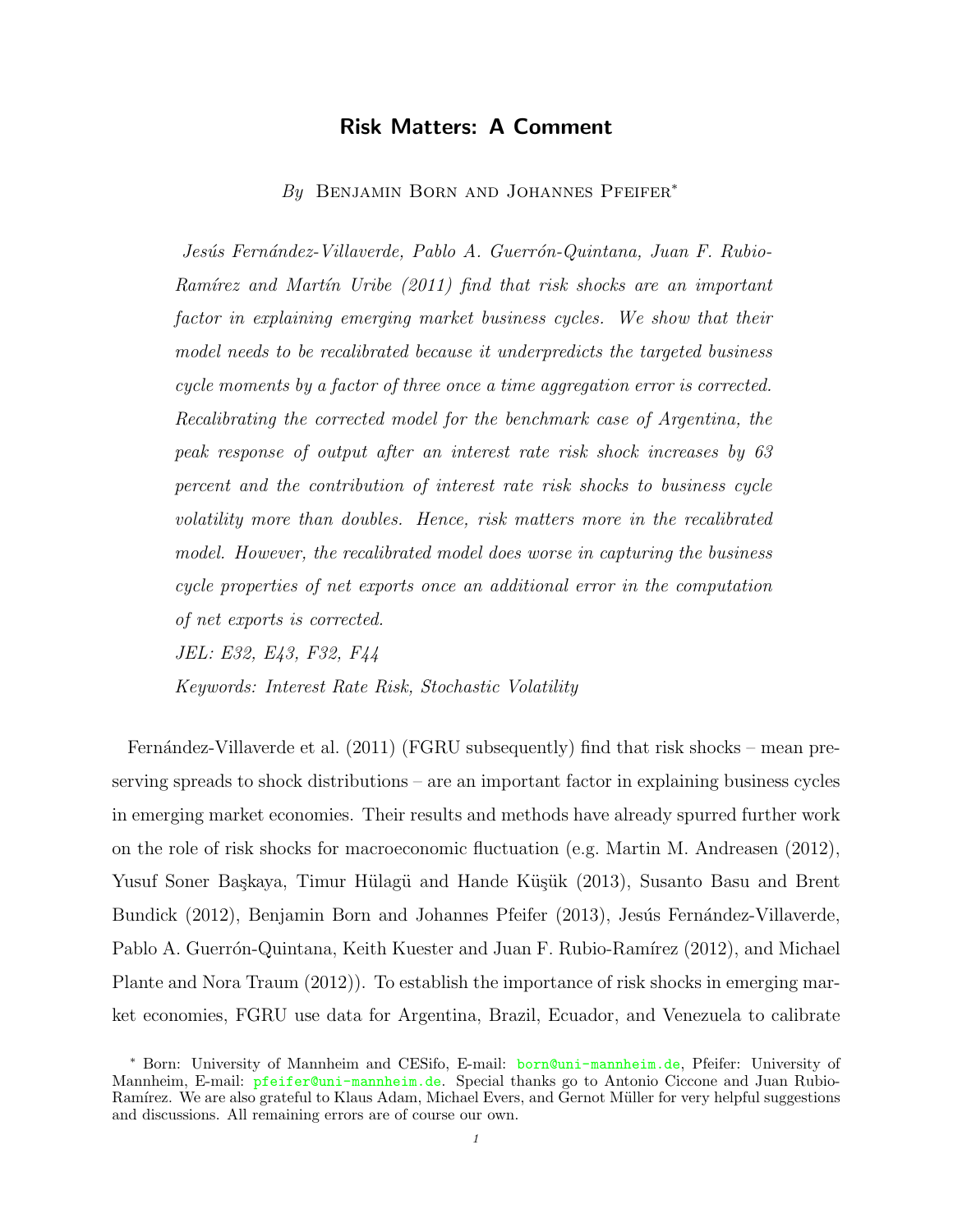a model of a small open economy subject to shocks to the level and volatility of interest rates. FGRU then report two sets of results for their calibrated model: The first set of results is used to gauge the success of the calibration by comparing six predicted moments – two of them untargeted – with the corresponding moments in the data (the untargeted moments being the volatility and cyclical properties of net exports). The second set shows the predicted response of main macroeconomic variables, like output and consumption, to risk shocks.

We argue that these results are affected by two coding issues. The first coding issue is in the time aggregation of flow variables from months to quarters. The correct time aggregation mechanically reduces the volatility of the main flow variables and the effect of risk shocks on these variables by a factor of three for any given calibration. However, as the volatilities of the main flow variables are targeted moments in the calibration, it is a priori unclear how the correct time aggregation changes the impact of risk shocks on aggregate variables once the model is recalibrated. When we recalibrate the corrected model for the benchmark case of Argentina, we actually find that risk shocks matter more for output: the peak effect of a risk shock on output turns out to be 63 percent higher than reported by FGRU.

A second coding issue is in the computation of net exports and affects the cyclicality and volatility of net exports. When we correct the computation, we find that net exports are predicted to be procyclical instead of approximately acyclical as reported in FGRU. This continues to be the case in the recalibrated and corrected model for the benchmark case of Argentina. Hence, the model fails to capture the empirically countercyclical behavior of net exports documented in FGRU and the emerging market business cycle literature (see e.g. [Mark Aguiar and Gita Gopinath,](#page-12-0) [2007;](#page-12-0) [David K. Backus, Patrick J. Kehoe and Finn E.](#page-13-6) [Kydland,](#page-13-6) [1992;](#page-13-6) Javier García-Cicco, Roberto Pancrazi and Martín Uribe, [2010;](#page-14-1) [Pablo A.](#page-14-2) [Neumeyer and Fabrizio Perri,](#page-14-2) [2005\)](#page-14-2). Furthermore, the recalibrated corrected model predicts that net exports are substantially more volatile than in the data.

The rest of the paper proceeds as follows. Section [I](#page-3-0) deals with the time aggregation and Section [II](#page-7-0) with the computation of net exports. Section [III](#page-12-1) concludes.<sup>[1](#page-2-0)</sup>

<span id="page-2-0"></span><sup>&</sup>lt;sup>1</sup>Minor points and technical descriptions of the algorithms used are relegated to the appendix. We use FGRU's first stage estimates for the exogenous processes and the same notation, focusing on their benchmark case of Argentina with uncorrelated shocks (termed M1 in FGRU).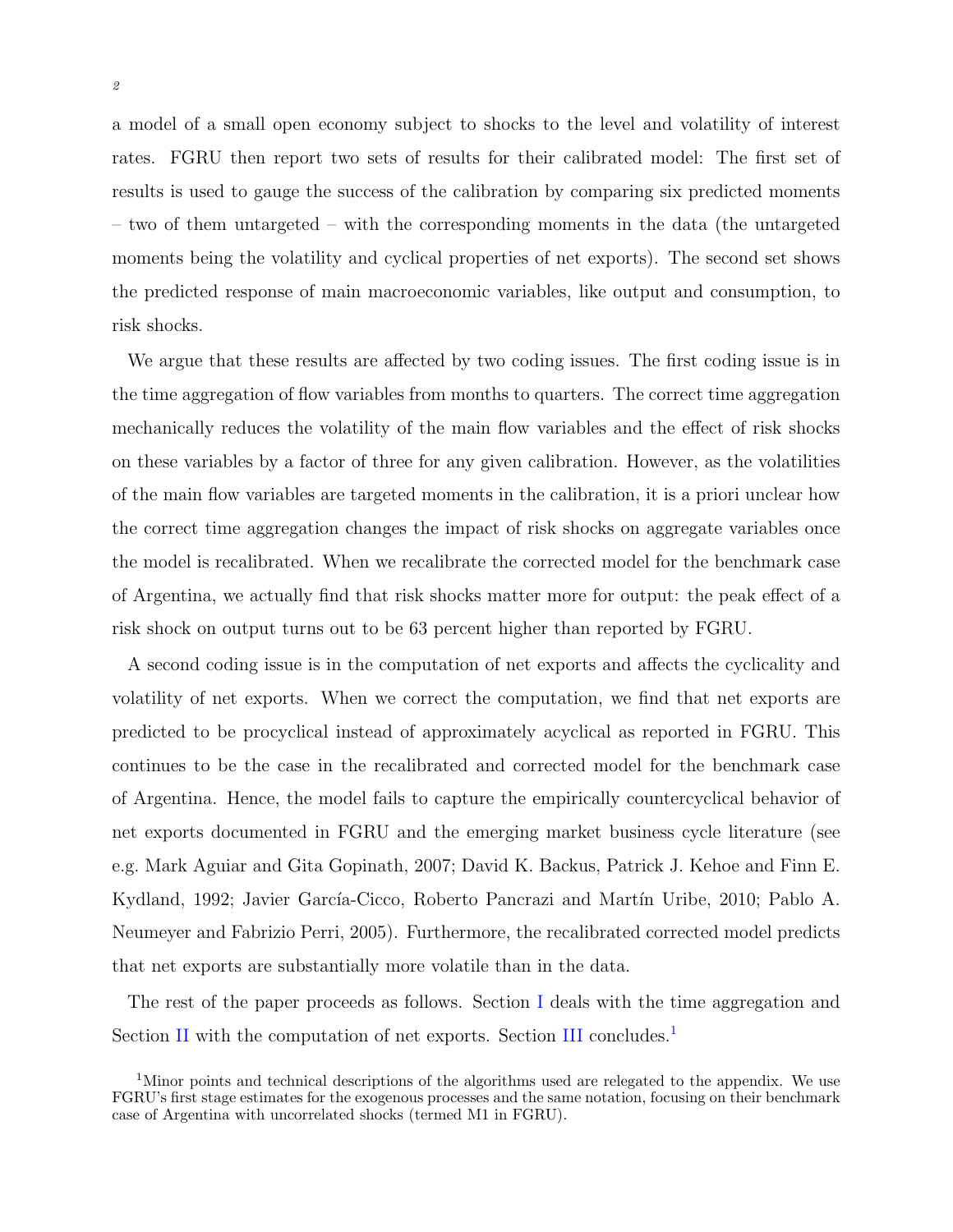#### I. Time Aggregation

# <span id="page-3-0"></span>A. Correct Time Aggregation Keeping the Model Calibration at the Values in FGRU

FGRU set up their model in monthly terms, but report results at quarterly frequency as most data are available at quarterly frequency only. They aggregate monthly output, consumption, investment, and hours worked to quarterly frequency by summing up monthly percentage deviations.[2](#page-3-1) For flow variables expressed in percentage deviation terms, the correct way to aggregate is to average the monthly values. For example, if monthly GDP is 100 in steady state, a one percent GDP deviation from steady state for one month corresponds to a deviation of one third of a percent  $(1/300)$  for quarterly GDP. The correct time aggregation mechanically reduces the predicted volatility of the main flow variables and the predicted effect of risk shocks on these variables by a factor of three for any given set of model parameters. The effect on the predicted volatility of output, consumption, and investment is illustrated in Table  $1^{3,4}$  $1^{3,4}$  $1^{3,4}$  $1^{3,4}$  The table shows the predicted moments reported in FGRU, the predicted moments when time aggregation is corrected but model parameters are kept at the values calibrated by FGRU, and the moments in the data. It can be seen that correct time aggregation implies that FGRU's calibrated model underpredicts the data moments by a factor of three. As FGRU's calibration method targets the moments for output, consumption, and investment, this implies that the model needs to be recalibrated.

# B. Recalibrating the Model with Correct Time Aggregation

FGRU calibrate their model to monthly frequency and fix most parameters to either standard values in the literature or to match great ratios. Four remaining parameters, i) the

<span id="page-3-1"></span><sup>2</sup>Specifically, for the moment computations, the percentage deviations are from the deterministic steady state and for the for impulse response functions (IRFs) from the ergodic mean in the absence of shocks (EMAS) (see Appendix [A.A2](#page-16-0) for details). We use the term EMAS for FGRU's concept of "[s]tarting from the ergodic mean and in the absence of shocks" (p. 10 in their technical appendix). The EMAS is the fixed point of the third order approximated policy functions in the absence of shocks. Sometimes, it is referred to as the "stochastic steady state" (e.g. [Michel Juillard and Ondra Kamenik,](#page-14-3) [2005\)](#page-14-3), because it is the point of the state space where, in absence of shocks in that period, agents would choose to remain although they are taking future volatility into account.

<span id="page-3-2"></span> ${}^{3}$ For Argentina, the results of FGRU could be exactly replicated due to FGRU's computer code providing the pseudo-random number generator seed used. For the other countries, small differences are introduced by a different seed for the pseudo-random number generator. This explains why the relative volatilities do not stay exactly constant from the first to the second and the fourth to the fifth column.

<span id="page-3-3"></span><sup>&</sup>lt;sup>4</sup>The effect of correct time aggregation keeping all model parameters at the values calibrated by FGRU on the impact of risk shocks on output, consumption, investment, and hours is illustrated in Appendix [C.](#page-23-0)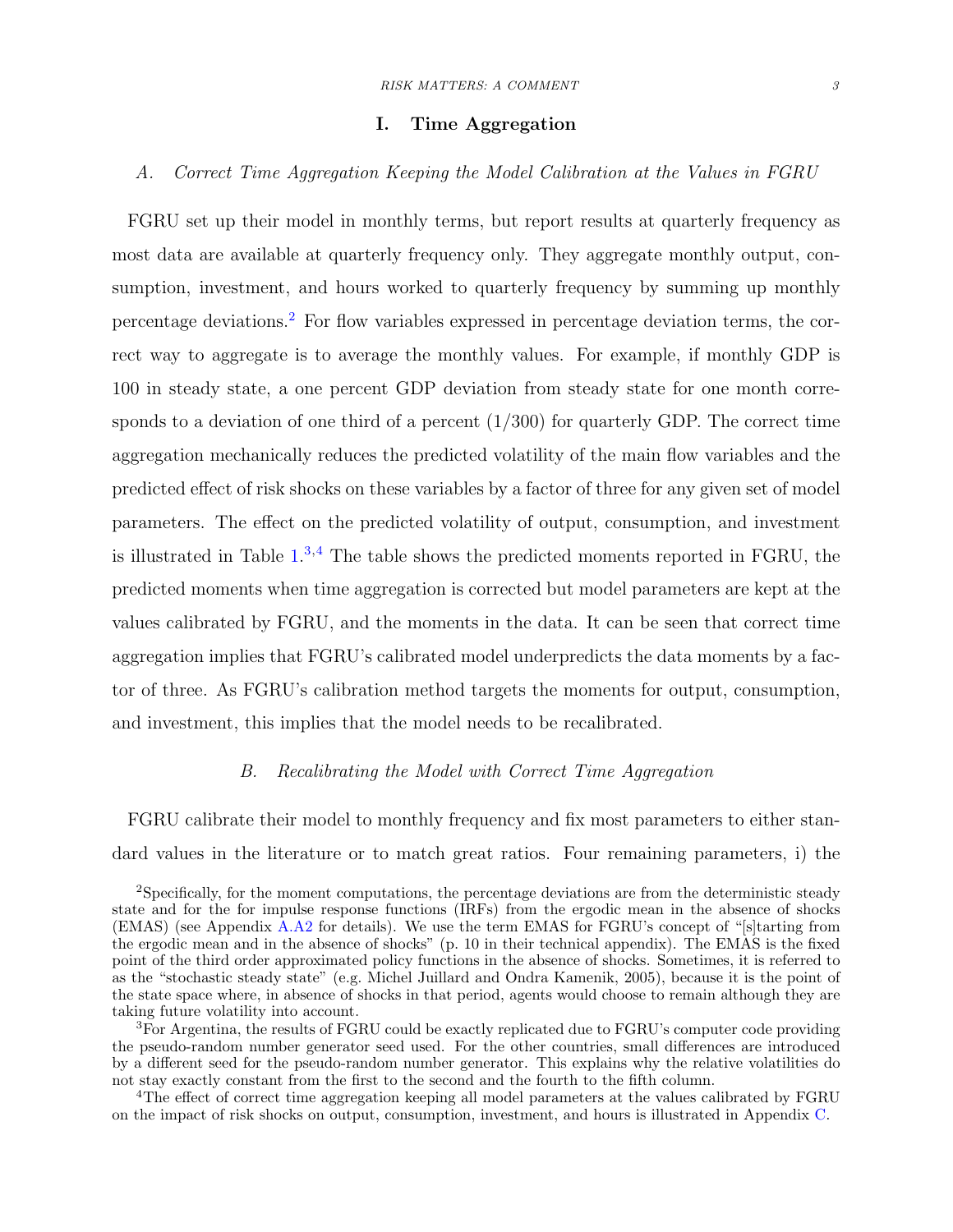|                     |           | Argentina  |      |               | Ecuador    |      |  |
|---------------------|-----------|------------|------|---------------|------------|------|--|
|                     | FGRU      | Correct TA | Data | FGRU          | Correct TA | Data |  |
| $\sigma_Y$          | 5.30      | 1.77       | 4.77 | 2.23          | 0.74       | 2.46 |  |
| $\sigma_C/\sigma_Y$ | 1.54      | 1.53       | 1.31 | 2.13          | 2.17       | 2.48 |  |
| $\sigma_I/\sigma_Y$ | 3.90      | 3.90       | 3.81 | 9.05          | 9.52       | 9.32 |  |
|                     | Venezuela |            |      | <b>Brazil</b> |            |      |  |
|                     | FGRU      | Correct TA | Data | FGRU          | Correct TA | Data |  |
| $\sigma_Y$          | 4.56      | 1.47       | 4.72 | 4.52          | 1.46       | 4.64 |  |
| $\sigma_C/\sigma_Y$ | 0.51      | 0.51       | 0.87 | 0.44          | 0.45       | 1.10 |  |
| $\sigma_I/\sigma_Y$ | 3.81      | 3.89       | 3.42 | 1.67          | 1.74       | 1.65 |  |

<span id="page-4-0"></span>Table 1—Effect of Correct Time Aggregation (TA) on Second Moments Keeping the Model Parameters at the Values Calibrated in FGRU

Note: FGRU refers to moments reported in FGRU. Correct TA refers to the moments when time aggregation is corrected and structural parameters are kept at the values calibrated in FGRU. Data refers to the data moments obtained from HP-filtered data. Simulations are conducted with 200 repetitions of 96 periods using the FGRU pruning.

standard deviation of TFP shocks  $\sigma_x$ , ii) the [Lawrence J. Christiano, Martin Eichenbaum](#page-13-7) [and Charles L. Evans](#page-13-7) [\(2005\)](#page-13-7)-type investment adjustment costs parameter  $\phi$ , iii) the steady state debt level,  $\bar{D}$ , measured in output units, and iv) the holding costs of debt,  $\Phi_D$ , are chosen by a moment matching procedure that minimizes a quadratic form of the distance of the model moments to the data moments. The targets are four moments in quarterly data: i) output volatility, ii) the volatility of consumption relative to output, iii) the relative volatility of investment to output, and iv) the ratio of net exports over output. The net exports share in output differs from the other three moments as it is not targeted at the ergodic mean (obtained by simulating with random shocks), but at the ergodic mean in the absence of shocks,  $\widetilde{NX}/\widetilde{Y}$ , which is obtained by simulating without any shocks until convergence.[5](#page-4-1) Our calibration follows the moment matching approach in FGRU and also uses their pruning and simulation scheme together with the same winsorized shocks.<sup>[6](#page-4-2)</sup>

Table [2](#page-5-0) reports the resulting parameter estimates, while Table [3](#page-6-0) shows the moments of the recalibrated model.

<span id="page-4-1"></span><sup>&</sup>lt;sup>5</sup>There is also a minor coding issue in the computation of the net exports to output share at the EMAS in FGRU that we correct. See Appendix [A.A4](#page-20-0) for details.

<span id="page-4-2"></span><sup>&</sup>lt;sup>6</sup>See Appendix  $\overline{D}$  $\overline{D}$  $\overline{D}$  for details.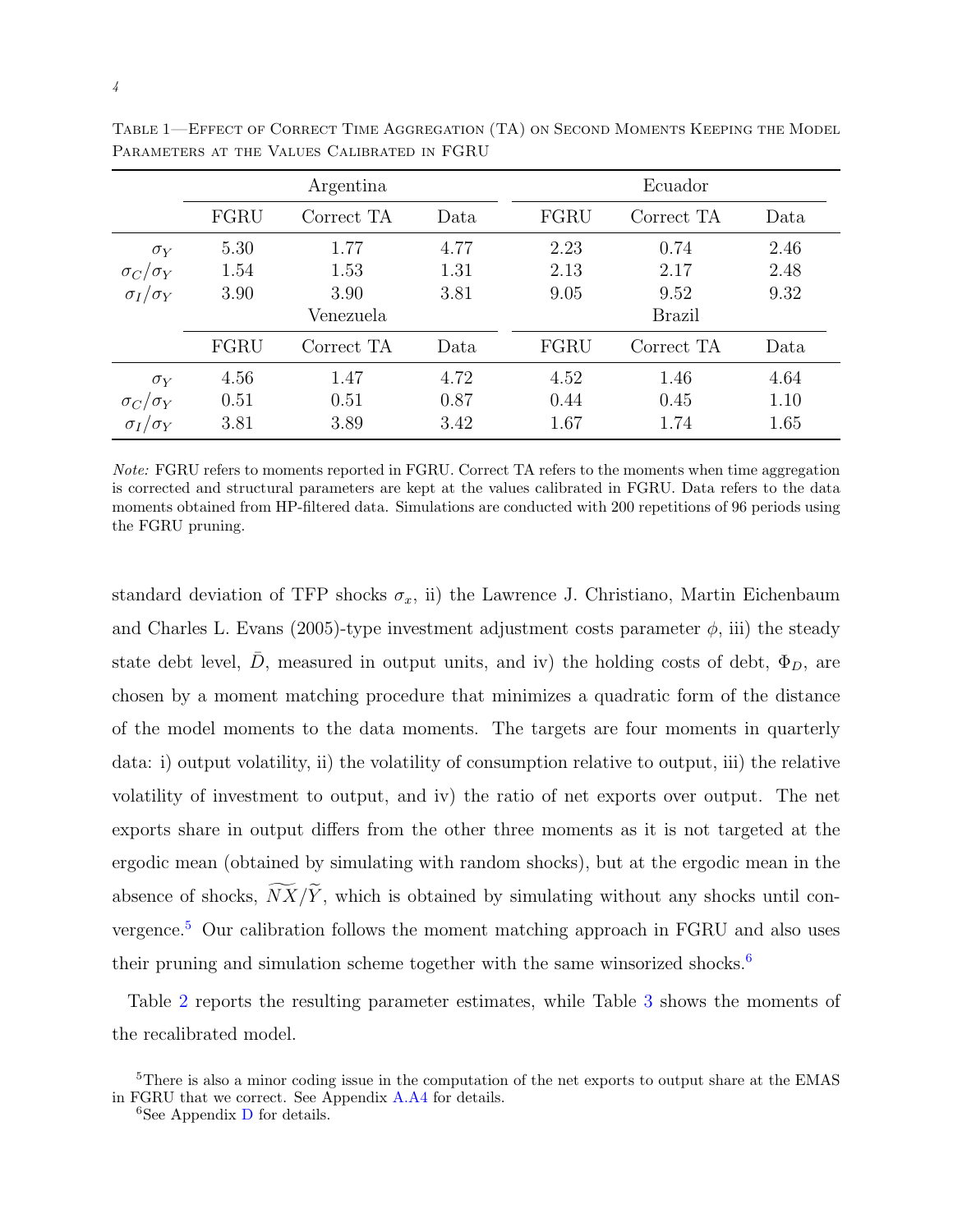|               | $\Phi_D$    |       | ω     | $\sigma_x$ |
|---------------|-------------|-------|-------|------------|
| Recalibration | $5.92e-04$  | 18.80 | 47.84 | $0.040\,$  |
| FGRU          | $1.00e-0.3$ | 4.00  | 95.00 | $0.015\,$  |

<span id="page-5-0"></span>Table 2—Parameters Obtained by Moment Matching

Note: first row: parameters obtained by moment matching to reflect the changes detailed in Section [I.](#page-3-0) Second row: parameters obtained by moment matching in FGRU.

Table [3](#page-6-0) shows that the moment matching is successful: choosing the four parameters allows to exactly match the four moments. From Table [2](#page-5-0) it can be seen that moment matching using the corrected model implies a volatility of TFP shocks that is 2.7 times the volatility in FGRU.[7](#page-5-1) As documented in FGRU, TFP shocks alone do not result in a sufficient response of investment and consumption to match their volatility relative to output. Given that the amount of interest volatility is fixed by FGRU's first stage estimates of the exogenous processes, the transmission mechanism has to adjust. This is achieved by a halving of the investment adjustment and portfolio holding costs, which brings the investment adjustments costs to a more conventional level.<sup>[8](#page-5-2)</sup> The portfolio holding cost parameter is now estimated to be even closer to the value of  $\Phi_D = 4.2e - 4$  found in Martin Uribe and Vivian Z. Yue [\(2006\)](#page-14-4) for a panel of emerging economies. The steady state debt level more than quadruples relative to FGRU. But given the strong non-linearities in the model, this only results in around twice the debt level in the ergodic mean.[9](#page-5-3)

Figure [1](#page-6-1) depicts the IRFs for the recalibrated model together with the original IRFs reported in FGRU for the case of Argentina. As can be seen, a one standard deviation risk shock now leads to a 63 percent larger output drop than originally reported in FGRU. This is mostly driven by a bigger response of consumption and investment due to the deleveraging caused by the now higher foreign debt becoming more risky. The optimal deleveraging is

<span id="page-5-1"></span><sup>&</sup>lt;sup>7</sup>In the corrected FGRU model, the output volatility was only 1.77 percent compared to 4.77 percent in the data. Given the fixed first stage estimates for the interest rate processes, the required 2.69 fold increase in output volatility is achieved by increasing TFP volatility by almost exactly this amount. In quarterly terms, our new estimates correspond to a TFP shock volatility of 5.5 percent and a TFP volatility of 12.3 percent.

<span id="page-5-3"></span><span id="page-5-2"></span><sup>&</sup>lt;sup>8</sup>For reference, [Christiano, Eichenbaum and Evans](#page-13-7) [\(2005\)](#page-13-7) estimate a value of  $\phi = 2.48$  for the US.

<sup>&</sup>lt;sup>9</sup>In the ergodic mean, this corresponds to an annual debt to GDP ratio of 12 percent compared to 6 percent in FGRU (see Appendix [F\)](#page-31-0). According to [Carmen M. Reinhart and Kenneth Rogoff](#page-14-5) [\(2009\)](#page-14-5), the actual value of Argentinean external debt was 65 percent during the sample considered here.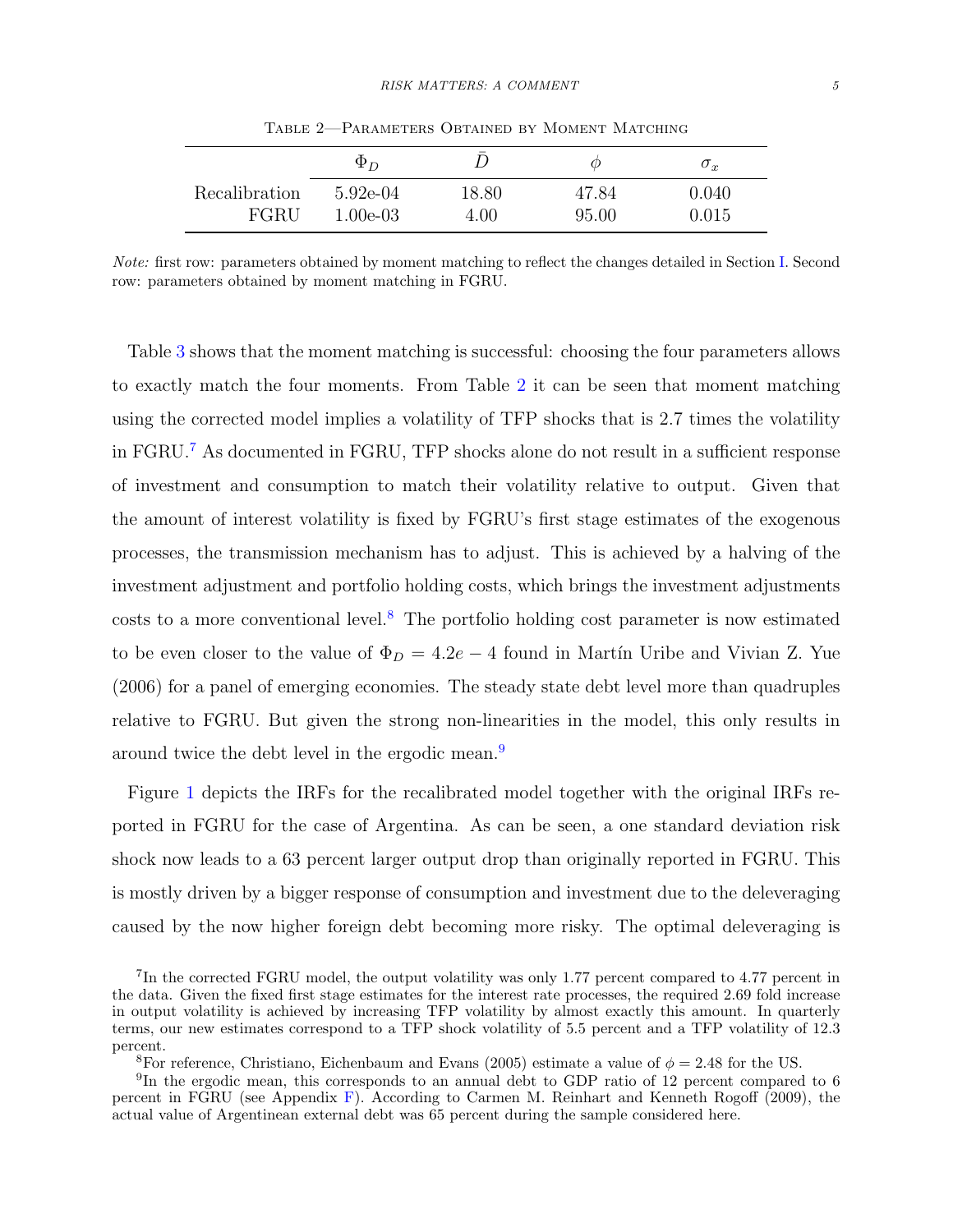|               | $\sigma_Y$ | $\sigma_C/\sigma_Y$ | $\sigma_I/\sigma_Y$ | $\widetilde{\mathcal{M}}$ |
|---------------|------------|---------------------|---------------------|---------------------------|
| Recalibration | 4.77       | $1.31\,$            | 3.81                | 1.78                      |
| Data          | 4.77       | 1.31                | 3.81                | 1.78                      |
| FGRU          | 5.30       | 1.54                | 3.90                | 1.75                      |

<span id="page-6-0"></span>Table 3—Targeted Moments of the Recalibrated Corrected Model

Note: first row: moments obtained from simulating the recalibrated corrected model 200 times for 96 periods using the same pruning, simulation, filtering, and winsorizing scheme as FGRU. Second row: Moments obtained from HP-filtered Argentinean data (1993Q1 - 2004Q3). Third row: moments reported in FGRU.



<span id="page-6-1"></span>Figure 1. Comparison of original IRFs vs. IRFs of the recalibrated model: Argentina Note: blue solid line: IRFs at the EMAS reported in FGRU; red dashed line: IRFs at quarterly frequency for the recalibrated corrected model

stronger compared to the original FGRU calibration, because of the lower estimated investment adjustment and portfolio holding costs.

To judge the importance of risk shocks for business cycle moments, it is instructive to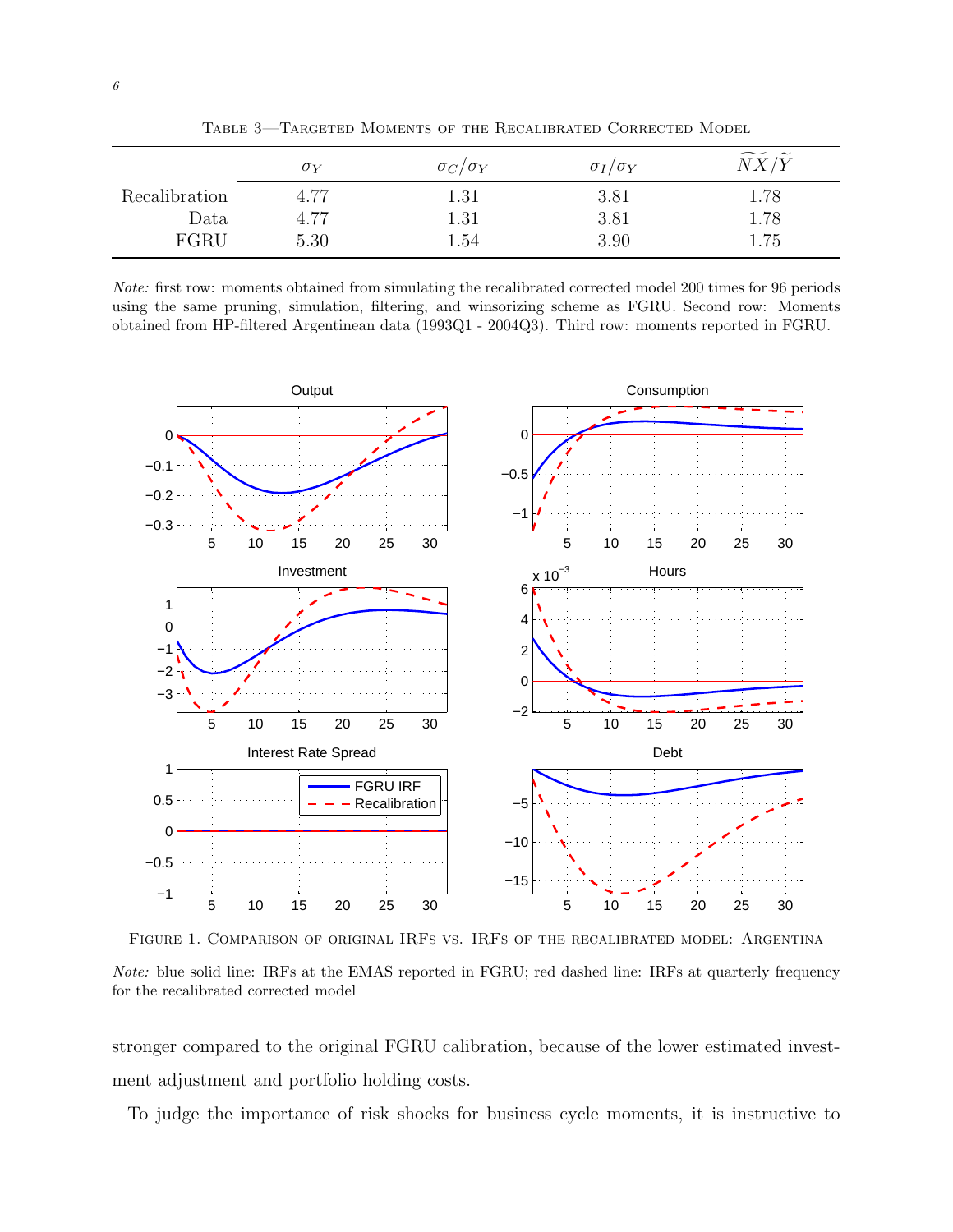|            | Data  | $i)$ All      | ii) TFP | iii) $w/o$ | iv) Rate | $\mathbf{v}) \mathbf{w} / \mathbf{o}$ | vi) Vola | FGRU |
|------------|-------|---------------|---------|------------|----------|---------------------------------------|----------|------|
|            |       | <b>Shocks</b> | Only    | Vola       | Level    | <b>TFP</b>                            | Only     | Vola |
|            |       |               |         |            |          |                                       |          | Only |
| $\sigma_y$ | 4.77  | 4.77          | 4.47    | 4.52       | 0.60     | 1.17                                  | 0.42     | 0.16 |
| $\sigma_c$ | 6.25  | 6.25          | 3.01    | 4.20       | 3.08     | 5.44                                  | 1.87     | 0.77 |
| $\sigma_i$ | 18.17 | 18.17         | 6.37    | 11.37      | 9.31     | 16.81                                 | 6.14     | 3.09 |

<span id="page-7-1"></span>Table 4—Variance Decomposition: Argentina

Note: first column: moments obtained from HP-filtered Argentinean data (1993Q1 - 2004Q3); second column: moments from 200 simulations of the recalibrated model; third column: TFP shocks only; fourth column: without volatility shocks to spread and T-Bill rate; fifth column: only level shocks to the spread and the T-Bill rate; sixth column: without TFP shocks; seventh column: only shocks to the volatility of spreads and the T-Bill rate; eighth column: variance decomposition for volatility shocks only reported in FGRU.

consider a variance decomposition. Due to the non-linearity of the model and the resulting interaction of shocks, such a variance decomposition cannot be performed analytically. One way to gauge the relative importance of shocks is simulating the model with only a subset of the shocks. We follow FGRU and consider six cases: i) with all shocks, ii) using only TFP shocks while shutting off both level and volatility shocks to the interest rate in the form of the T-bill rate and the risk spread, iii) using only TFP and level shocks to the interest rate, iv) using only the level shocks to the interest rate, v) level and volatility shocks to the interest rate and no TFP shocks, vi) only volatility shocks. Table [4](#page-7-1) shows the results for the recalibrated model. The last column also shows the variance for the "volatility shocks only" case reported in FGRU. Compared to FGRU, the contribution of volatility shocks to the standard deviation of output, consumption, and investment increases by factors of 2.6, 2.4, and 2 in the recalibrated model, respectively (see last column). Volatility shocks alone account for 10 percent of output volatility and one third of investment volatility in the recalibrated corrected model.

#### II. The Cyclicality and Volatility of Net Exports

#### <span id="page-7-0"></span>A. Net Exports Keeping the Structural Parameters at the Values Calibrated in FGRU

FGRU compute the quarterly absolute deviation of net exports from the deterministic steady state in their model solution using the national income accounting identity based on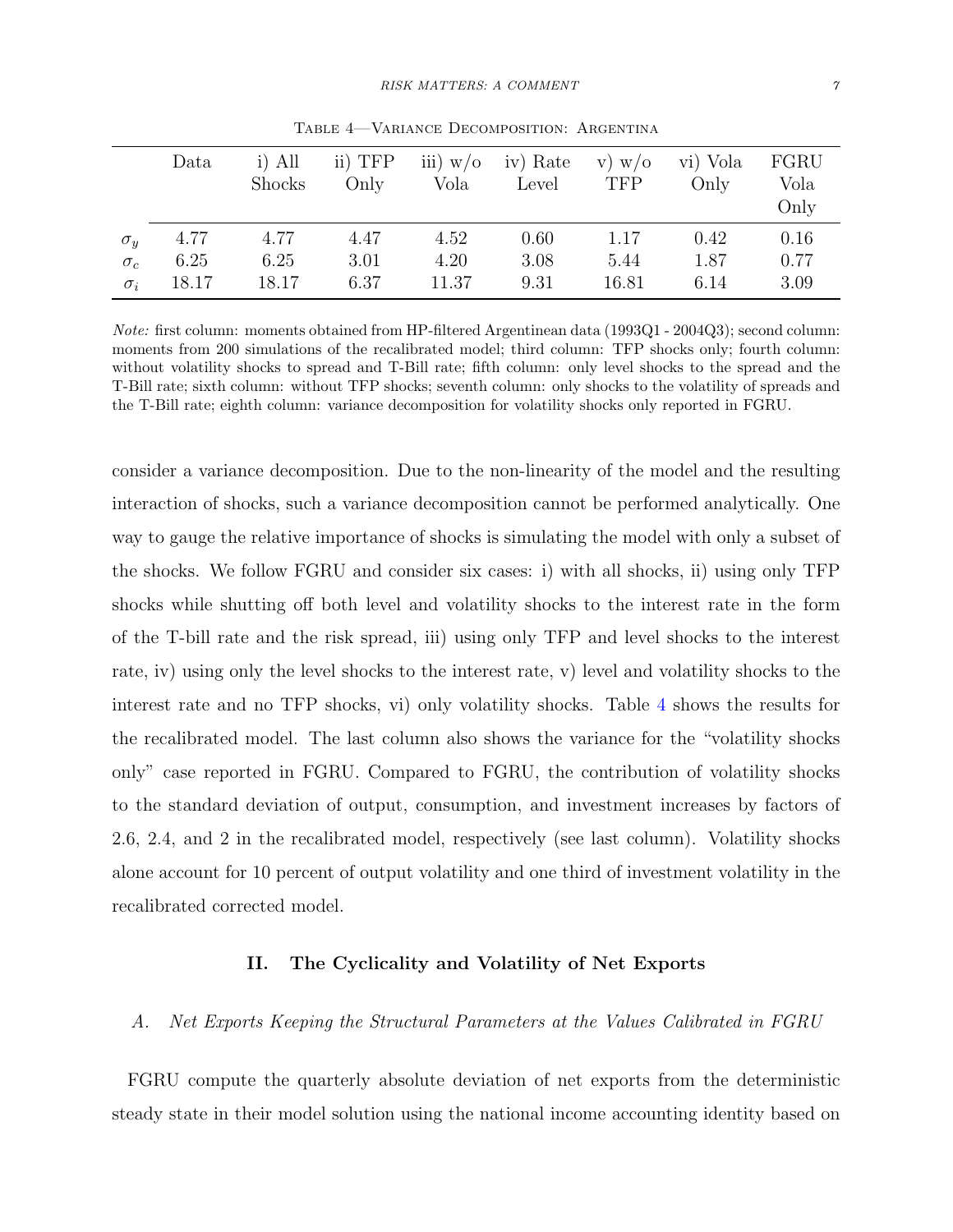quarterly output, consumption, and investment. The formula they end up using is: $10$ 

<span id="page-8-4"></span>
$$
(1) \t\t N X_t - \overline{N} \overline{X} = \hat{Y}_t - \hat{C}_t - \hat{I}_t,
$$

where hats denote percentage deviations from the deterministic steady state and bars denote steady state values, that is:

(2) 
$$
\hat{Y}_t = \frac{Y_t - \bar{Y}}{\bar{Y}}, \ \hat{C}_t = \frac{C_t - \bar{C}}{\bar{C}}, \ \hat{I}_t = \frac{I_t - \bar{I}}{\bar{I}}.
$$

The correct formula should have weighted the percentage deviations of output, consumption, and investment by their respective steady state values:

<span id="page-8-3"></span>(3) 
$$
NX_t - \overline{NX} = \overline{Y}\hat{Y}_t - \overline{C}\hat{C}_t - \overline{I}\hat{I}_t.
$$

Table [5](#page-9-0) reports the volatility and cyclicality of net exports reported in FGRU and the volatility and cyclicality of net exports when the time aggregation error and the error in the computation of net exports are corrected but the structural parameters are kept at the values calibrated in FGRU. There are two main differences between the results reported by  $FGRU$  and the results in the corrected model.<sup>[11](#page-8-1)</sup> First, net exports turn from approximately acyclical in FGRU to procyclical in the corrected model. The procyclicality of net exports in the corrected model contrasts with mostly countercyclical net exports in the data.[12](#page-8-2) The reason why net exports become procyclical when the computation of net exports is corrected is that equation  $(3)$  puts a relatively larger weight on output fluctuations than equation  $(1)$ due to output in steady state being greater than both consumption and investment.<sup>[13](#page-8-5)</sup> This increase in the weight of the "output component" of net exports mechanically increases the comovement of net exports with output and hence increases the procyclicality.

<span id="page-8-1"></span><span id="page-8-0"></span><sup>10</sup>See Appendix [A.A3](#page-19-0) for details.

<sup>&</sup>lt;sup>11</sup>The weighting issue also affects the current account implications after risk shocks reported in Figure 6 of FGRU. An updated version of the figure can be found in Appendix [B.](#page-21-0)

<span id="page-8-2"></span> $12$ Explaining this behavior has motivated prominent papers arguing for the importance of permanent TFP shocks (e.g. [Aguiar and Gopinath,](#page-12-0) [2007\)](#page-12-0) and financial frictions (e.g. García-Cicco, Pancrazi and Uribe, [2010\)](#page-14-1). [Andrea Raffo](#page-14-6) [\(2008\)](#page-14-6) has argued that GHH-preferences might be instrumental in getting the correct correlation. Adopting the latter may be a way to improve the model fit of FGRU.

<span id="page-8-5"></span><sup>&</sup>lt;sup>13</sup>In equation [\(1\)](#page-8-4) all three components entered with an equal weight of 1, while equation [\(3\)](#page-8-3) in the FGRUmodel implies relative weights of 1, 0.84, and 0.13, for output, consumption, and investment, respectively.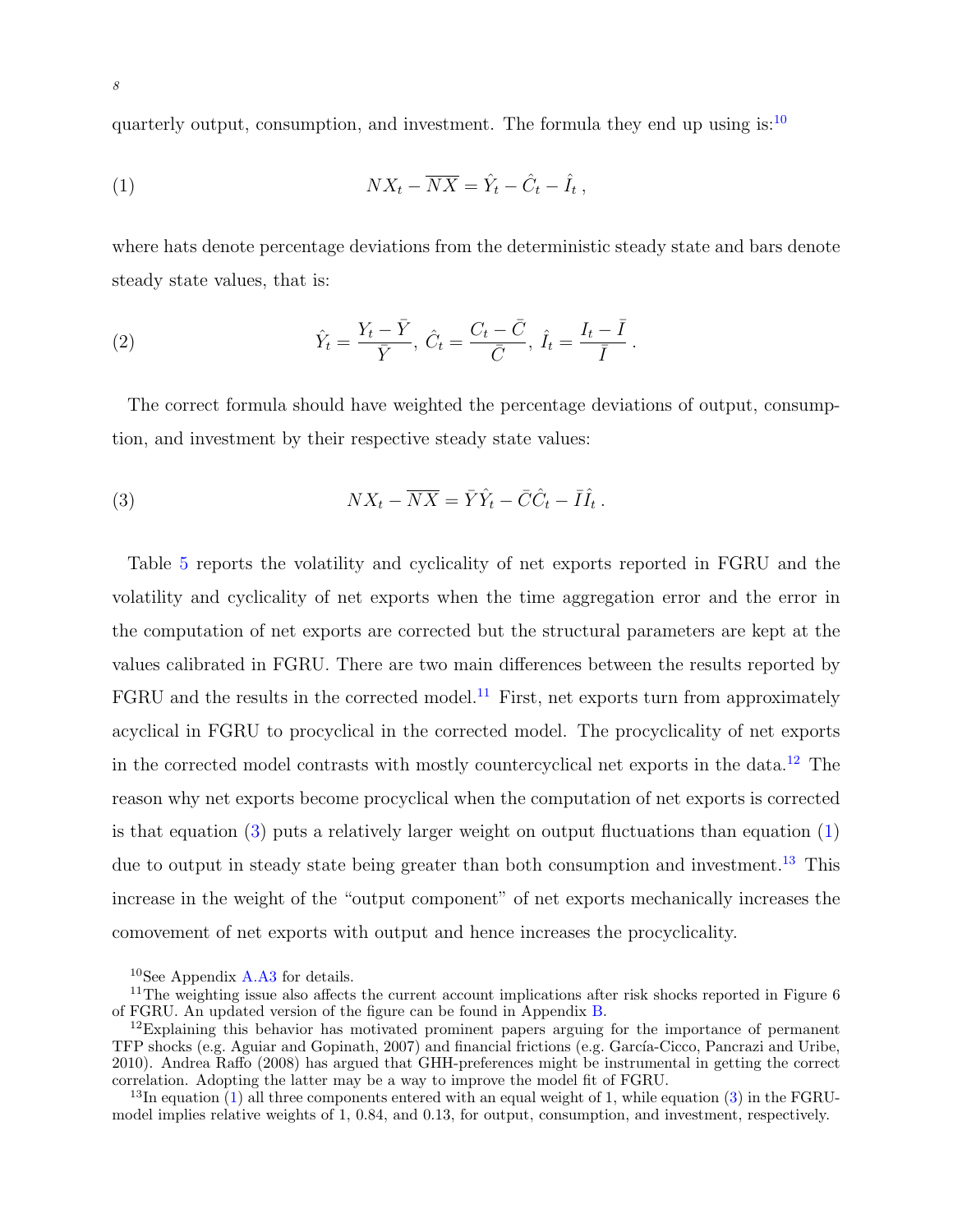|                                         | Argentina       |                  |              | Ecuador         |              |              |              |                 |
|-----------------------------------------|-----------------|------------------|--------------|-----------------|--------------|--------------|--------------|-----------------|
|                                         | FGRU            | <b>TA</b>        | TA+NX        | Data            | FGRU         | <b>TA</b>    | $TA+NX$      | Data            |
| $\rho_{NX,Y}$                           | 0.05            | 0.05             | 0.43         | $-0.76$         | $-0.04$      | $-0.04$      | 0.24         | $-0.60$         |
| $\sigma_{NX}/\sigma_Y$                  | 0.48            | 1.43             | 1.63         | 0.39            | 1.77         | 9.15         | 1.38         | 0.39            |
|                                         |                 |                  | Venezuela    |                 | Brazil       |              |              |                 |
|                                         | FGRU            | <b>TA</b>        | $TA+NX$      | Data            | FGRU         | <b>TA</b>    | $TA+NX$      | Data            |
| $\rho_{NX,Y}$<br>$\sigma_{NX}/\sigma_Y$ | $-0.10$<br>1.60 | $-0.10$<br>13.33 | 0.47<br>1.87 | $-0.11$<br>0.18 | 0.18<br>0.60 | 0.17<br>1.95 | 0.78<br>3.87 | $-0.26$<br>0.18 |

<span id="page-9-0"></span>Table 5—Net Exports Keeping the Structural Parameters at the Values Calibrated in FGRU

Note: first and fifth column: moments reported in FGRU. Second and sixth column: moments obtained using the FGRU simulation, but correcting the time aggregation (TA). Third and seventh column: moments obtained using the FGRU simulation, but correcting the time aggregation and net export computation (TA+NX). Fourth and eighth column: moments obtained from HP-filtered data. Simulations are conducted with 200 repetitions of 96 periods using the FGRU pruning scheme. For Argentina, the same set of pseudorandom numbers as in FGRU was used, while the simulation for the other countries had to rely on a different pseudo-random number generator seed.

The second main difference between the results reported by FGRU and the results in the corrected model is that the corrected model predicts a different volatility of net exports (see Table [5\)](#page-9-0). To understand the source of this difference, it is useful to start with the benchmark case of Argentina. The relative volatility of net exports reported in FGRU is 0.48. Correcting time aggregation, the relative net export volatility increases by a factor of three to 1.43, because the time aggregation error only affects output volatility (FGRU obtain the volatility of net exports directly at quarterly frequency). Correcting the computation of net exports leads to a minor further change in relative volatility. As a result, the corrected relative volatility for the benchmark case of Argentina is approximately 3.4 times the value reported in FGRU.

From Table [5](#page-9-0) it can also be seen that for Ecuador, Venezuela, and Brazil, the difference between the corrected relative volatility of net exports and the relative volatility reported in FGRU is sometimes larger than for the benchmark case of Argentina and sometimes smaller. The reason turns out to be the poor numerical convergence behavior of FGRU's measure of net export volatility. Because net exports can be negative, instead of using a log-linear approximation, FGRU use the [Isabel Correia, Joao C. Neves and Sergio Rebelo](#page-13-8)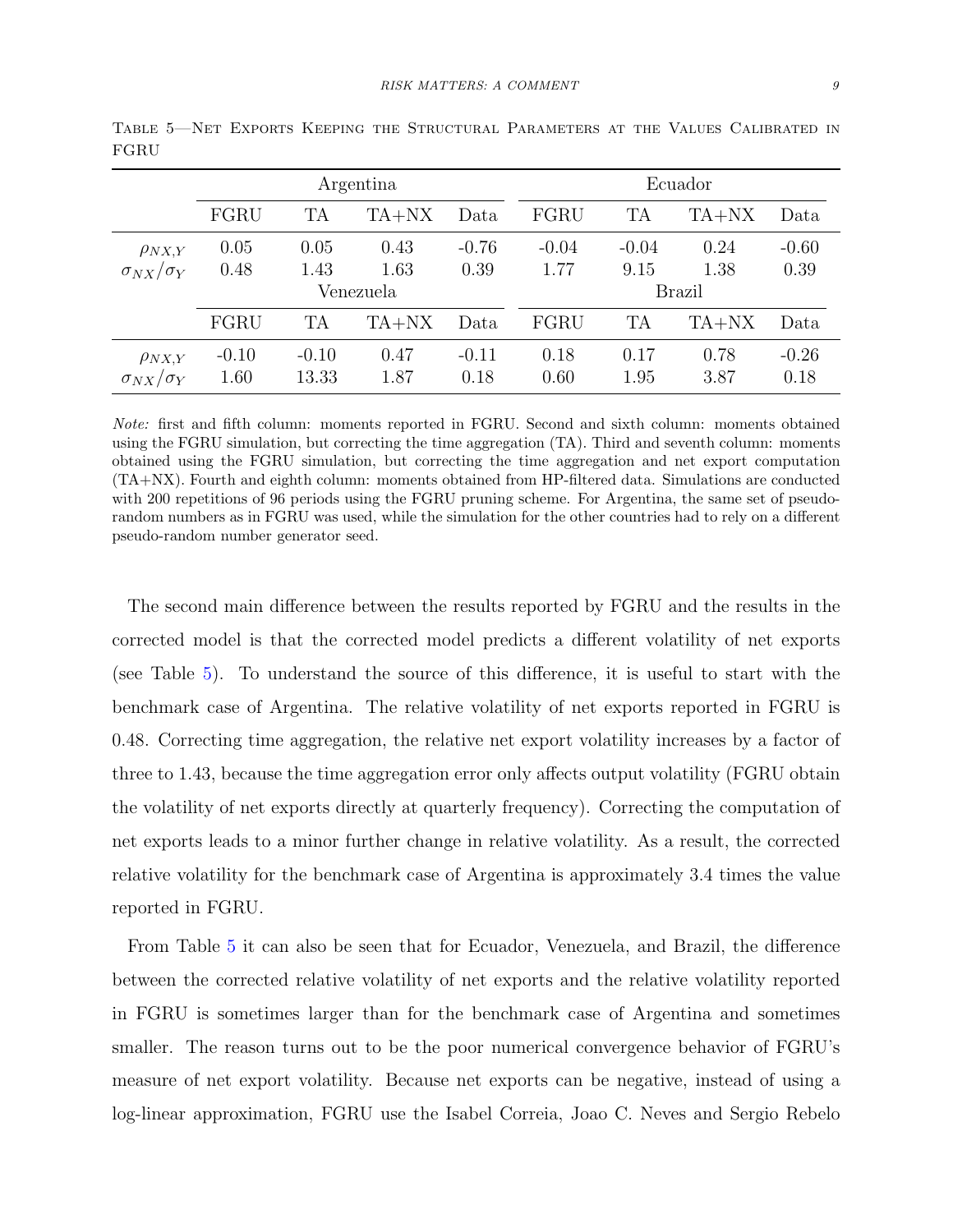

<span id="page-10-1"></span>Figure 2. Convergence Behavior of the Relative Net Export Volatility Statistic

*Note:* relative volatility of net exports to output  $\sigma_{NX}/\sigma_Y$  for the case of Argentina. Net exports transformed to percentage deviations using the [Correia, Neves and Rebelo](#page-13-8) [\(1995\)](#page-13-8)-approximation. The blue solid line shows the mean standard deviation (y-axis) over the up to 10,000 samples (x-axis) of simulating 96 months of data. The black dashed dotted line shows the actual data moments. The data are based on the corrected aggregation and net export computation. The black arrow indicates the value after 200 replications.

[\(1995\)](#page-13-8)-approximation of the net exports

(4) 
$$
\widehat{NX}_t \equiv \frac{NX_t}{|\operatorname{mean}(NX_t)|} - 1.
$$

This formula takes the percentage deviations from the absolute value of the mean in order to preserve the sign.<sup>[14](#page-10-0)</sup> If the mean of net exports is close to 0, this can have drawbacks in short simulations where the mean is imprecisely estimated.

This issue is illustrated in Figure [2.](#page-10-1) On the vertical axis the figure displays the volatility of net exports relative to the volatility of output for the benchmark case of Argentina (blue solid line), computed with the [Correia, Neves and Rebelo](#page-13-8) [\(1995\)](#page-13-8)-approximation as in FGRU but correcting the time aggregation error affecting output volatility and the error in the computation of net exports. The horizontal axis displays the number of simulation repetitions over which the relative volatility has been computed. As in FGRU, each repetition is based on a simulation of 96 time periods. The black arrow marks 200 simulations, which is the number of simulation repetitions that FGRU use to obtain the predicted relative volatility

<span id="page-10-0"></span> $14$ Although this expression is already in the same units as output deviations from steady state, FGRU additionally divide by a factor of 100. Thus, the relative volatility of net exports,  $\sigma_{nx}/\sigma_y$  is not 0.39 for Argentinean data and 0.48 for the model as reported in FGRU, but 39 and 48, respectively. Subsequently, we report the values in the form originally reported in FGRU.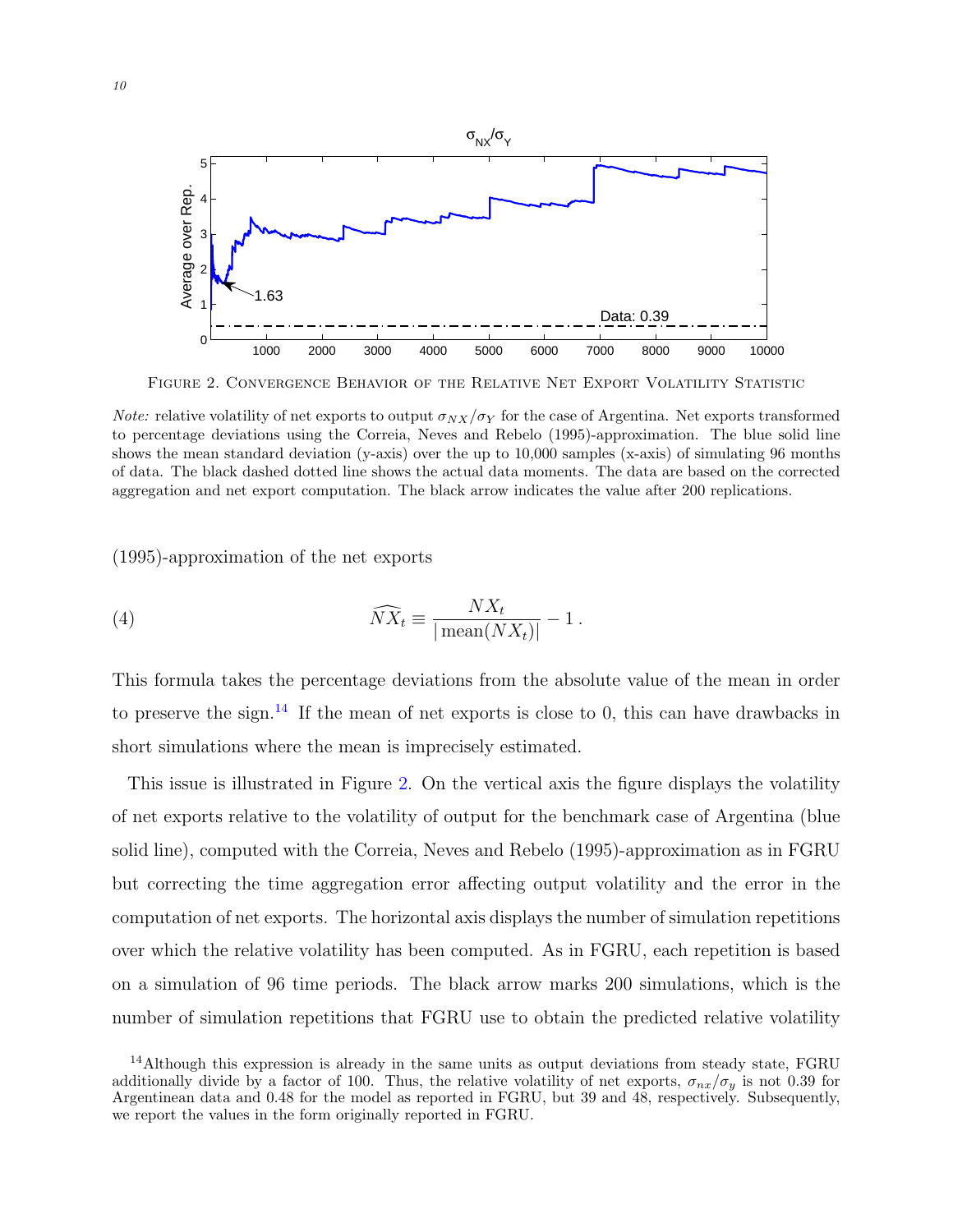of net exports reported in Table 2. The figure suggests the simulated value of  $\sigma_{NX}/\sigma_Y$ varies substantially with the number of repetitions, even when we go to more than the 200 repetitions used by FGRU.[15](#page-11-0) Because of this instability, the seed of the pseudo-random number generator may matter a lot.<sup>[16](#page-11-1)</sup> As we know the seed FGRU use for Argentina, but not for Ecuador, Venezuela, and Brazil, this numerical instability drives a further wedge between the relative volatility for Ecuador, Venezuela, and Brazil reported in FGRU and the corrected relative volatilities we report in Table [5.](#page-9-0)

#### B. Net Exports in the Recalibrated Corrected Model

Table [6](#page-11-2) reports the volatility and cyclicality of net exports. The recalibrated corrected model continues to predict a positive correlation (0.43) of net exports with output.

|               | $\rho_{NX,Y}$ | $\sigma_{NX}/\sigma_Y$ | $\rho_{NX/Y,Y}$          | $\sigma_{NX/Y}$          |
|---------------|---------------|------------------------|--------------------------|--------------------------|
| Recalibration | 0.43          | 1.08                   | $\rm 0.41$               | 6.55                     |
| Data          | $-0.76$       | 0.39                   | $-0.75$                  | 3.47                     |
| FGRU          | 0.05          | 0.48                   | $\overline{\phantom{0}}$ | $\overline{\phantom{0}}$ |

<span id="page-11-2"></span>Table 6—Untargeted Moments in the Recalibrated Corrected Model

Regarding the volatility of net exports we find that the recalibrated corrected model overpredicts the relative volatility of net exports to the volatility of output by a factor of 2.8. However, as FGRU measure net exports using the [Correia, Neves and Rebelo](#page-13-8) [\(1995\)](#page-13-8) approximation, which we have found to be numerically unstable in Figure [2,](#page-10-1) this may reflect a numerical issue. In the last column of Table [5](#page-9-0) we therefore also examine the volatility of the net exports to output ratio,  $NX_t/Y_t$ . Due to this ratio being scaled with output, it does

Note: first row: moments obtained from simulating the recalibrated corrected model 200 times for 96 periods using the same pruning, simulation, filtering, and winsorizing scheme as FGRU. Second row: Moments obtained from HP-filtered Argentinean data (1993Q1 - 2004Q3). Third row: moments reported in FGRU, based on time aggregation error and wrong net export computation.

<span id="page-11-0"></span><sup>&</sup>lt;sup>15</sup>The convergence problem is driven by the numerator  $\sigma_{NX}$ , while the denominator  $\sigma_Y$  converges quickly. Moreover, the convergence problem only affects the volatility of net exports, but not its correlation with output.

<span id="page-11-1"></span> $16$ This behavior can also be seen in FGRU's official replication code. Changing the pseudo-random number seed from the 2 they used to 20, leaving aggregation, net export computation, simulation length, and the number of replications unchanged, leads to a tripling of  $\sigma_{NX}/\sigma_Y$  from 0.48 to 1.46.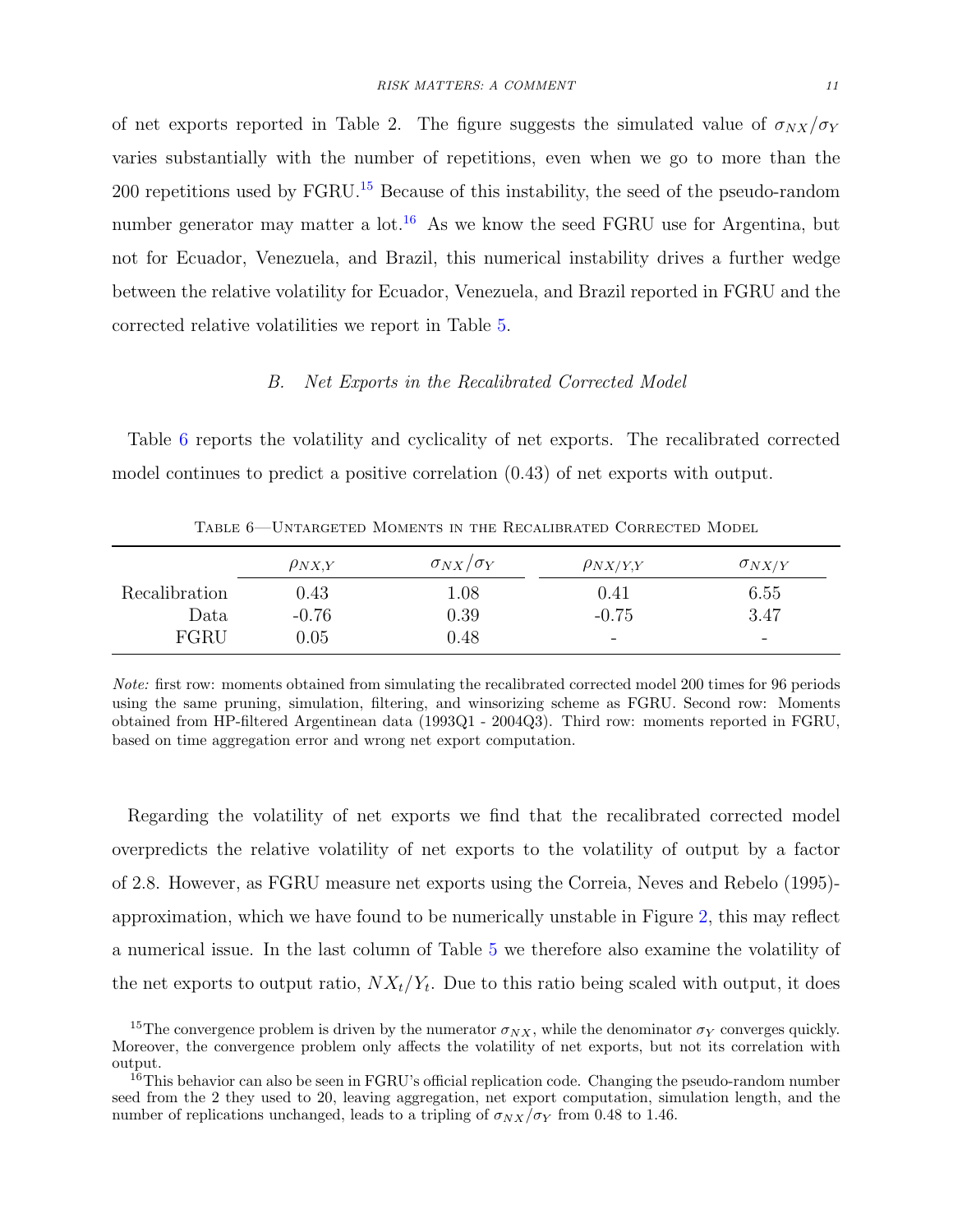not suffer from the same division by (almost) zero problem.<sup>[17](#page-12-2)</sup> It can be seen that with this measure of the volatility of net exports, the model prediction is closer to the data than with the [Correia, Neves and Rebelo](#page-13-8) [\(1995\)](#page-13-8)-measure used by FGRU. But the predicted volatility is still almost twice the volatility of the net exports to output ratio in the data. From columns 1 and 3 in Table [6](#page-11-2) it can be seen that for the cyclical properties of net exports it does not matter much which measure of net exports is used.

# III. Conclusion

<span id="page-12-1"></span>FGRU find that risk shocks have important effects on aggregate variables and might contribute to explaining the current account movements of small open developing economies. We noted an error in the time aggregation of flow variables that results in the calibrated model not matching the targeted data moments. Correcting this error and recalibrating the model to fit the volatilities of output, consumption, and investment, we find that the peak effect of a risk shock on output increases by 63 percent. The business cycle contribution of volatility shocks also increases by more than a factor of two.

We also pointed to a weighting error in the net export computation that leads to reported acyclical net exports when net exports are actually procyclical in the corrected model. We found that net exports continued to be procyclical in the recalibrated model, thus being at odds with one of the most robust stylized facts in emerging markets business cycles.

#### REFERENCES

<span id="page-12-3"></span>Adjemian, Stéphane, Houtan Bastani, Fréderic Karamé, Michel Juillard, Junior Maih, Ferhat Mihoubi, George Perendia, Johannes Pfeifer, Marco Ratto, and **S**'ebastien Villemot. 2011. "Dynare: reference manual version 4." CEPREMAP Dynare Working Papers 1.

<span id="page-12-0"></span>Aguiar, Mark, and Gita Gopinath. 2007. "Emerging market business cycles: the cycle is the trend." Journal of Political Economy, 115: 69–102.

<span id="page-12-2"></span><sup>&</sup>lt;sup>17</sup>Appendix [E](#page-30-0) documents the better convergence behavior of this measure. Using one long simulation for the [Correia, Neves and Rebelo](#page-13-8) [\(1995\)](#page-13-8)-approximation instead of averaging over many short ones is no alternative. It does not allow for capturing small sample biases potentially present in the data and, due to the particular pruning scheme and simulation scheme used in FGRU, leads to results that are not comparable to the short simulations. See Appendix [D](#page-27-0) for details.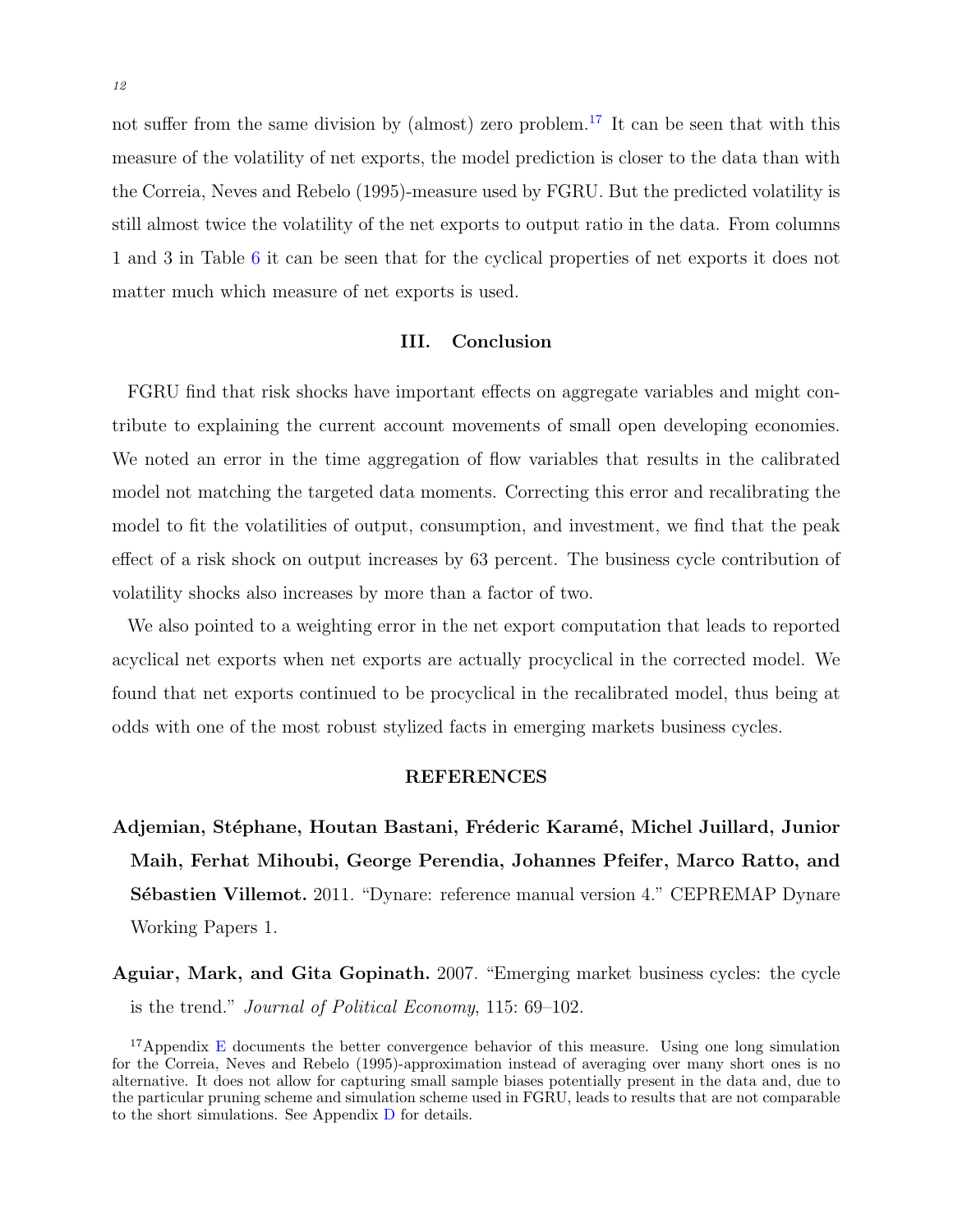- <span id="page-13-1"></span>Andreasen, Martin M. 2012. "An estimated DSGE model: explaining variation in nominal term premia, real term premia, and inflation risk premia." European Economic Review, 56: 1656–1674.
- <span id="page-13-9"></span>Andreasen, Martin M., Jesús Fernández-Villaverde, and Juan F. Rubio-Ramírez. 2013. "The pruned state-space system for non-linear DSGE models: theory and empirical applications." NBER Working Papers 18983.
- <span id="page-13-6"></span>Backus, David K., Patrick J. Kehoe, and Finn E. Kydland. 1992. "International real business cycles." Journal of Political Economy, 100(4): 745–75.
- <span id="page-13-2"></span>Başkaya, Yusuf Soner, Timur Hülagü, and Hande Küşük. 2013. "Oil price uncertainty in a small open economy." IMF Economic Review, 61(1): 168–198.
- <span id="page-13-3"></span>Basu, Susanto, and Brent Bundick. 2012. "Uncertainty shocks in a model of effective demand." NBER Working Papers 18420.
- <span id="page-13-4"></span>Born, Benjamin, and Johannes Pfeifer. 2013. "Policy risk and the business cycle." CESifo Working Paper Series 4336.
- <span id="page-13-7"></span>Christiano, Lawrence J., Martin Eichenbaum, and Charles L. Evans. 2005. "Nominal rigidities and the dynamic effects of a shock to monetary policy." Journal of Political Economy,  $113(1)$ : 1–45.
- <span id="page-13-8"></span>Correia, Isabel, Joao C. Neves, and Sergio Rebelo. 1995. "Business cycles in a small open economy." European Economic Review, 39(6): 1089–1113.
- <span id="page-13-10"></span>Den Haan, Wouter J., and Joris De Wind. 2012. "Nonlinear and stable perturbationbased approximations." Journal of Economic Dynamics and Control, 36(10): 1477–1497.
- <span id="page-13-0"></span>Fernández-Villaverde, Jesús, Pablo A. Guerrón-Quintana, Juan F. Rubio-Ramírez, and Martín Uribe. 2011. "Risk matters: the real effects of volatility shocks." American Economic Review, 101(6): 2530–61.
- <span id="page-13-5"></span>Fernández-Villaverde, Jesús, Pablo A. Guerrón-Quintana, Keith Kuester, and **Juan F. Rubio-Ramírez.** 2012. "Fiscal volatility shocks and economic activity." University of Pennsylvania Mimeo.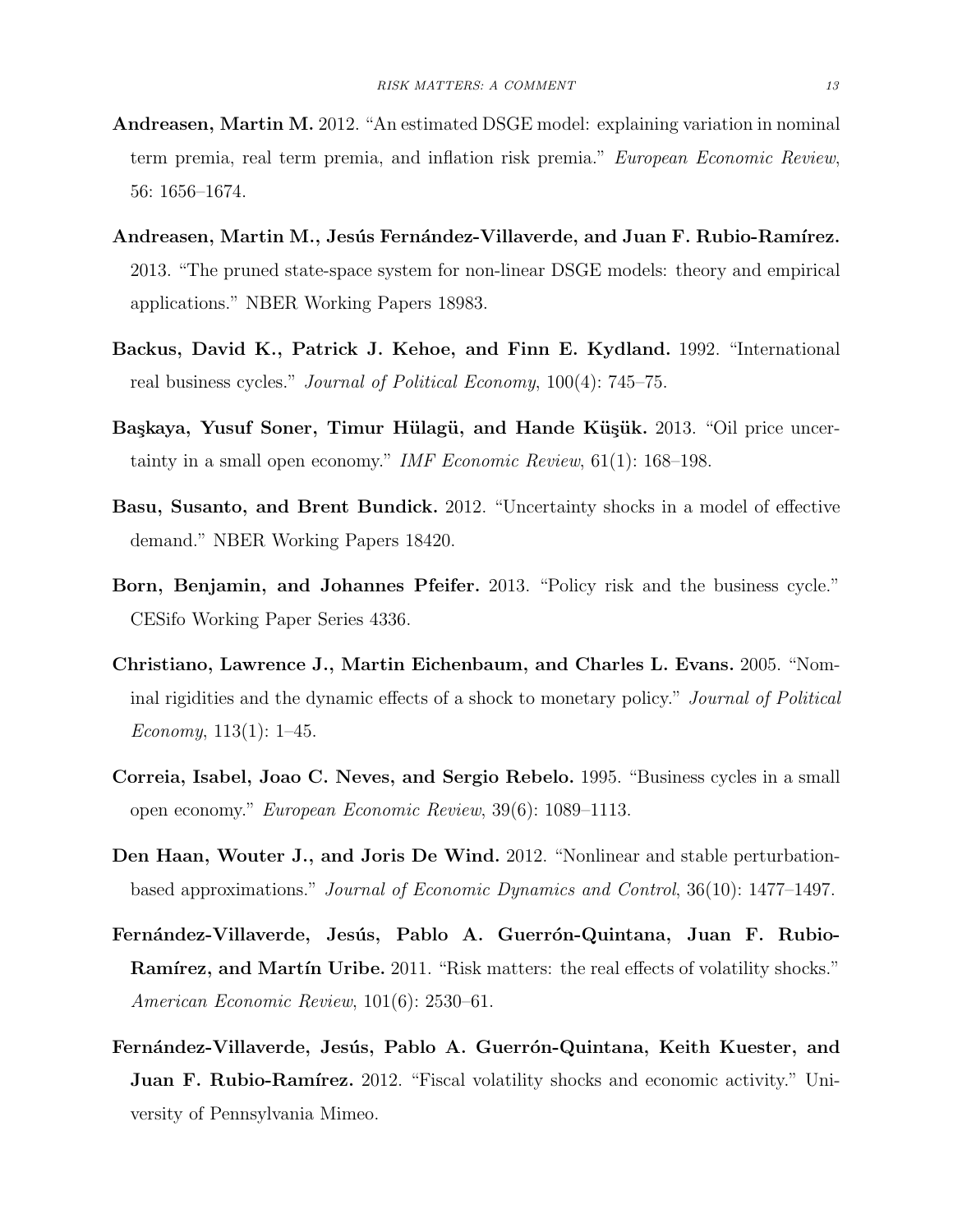- <span id="page-14-1"></span>García-Cicco, Javier, Roberto Pancrazi, and Martín Uribe. 2010. "Real business cycles in emerging countries?" American Economic Review, 100(5): 2510–31.
- <span id="page-14-3"></span>Juillard, Michel, and Ondra Kamenik. 2005. "Solving SDGE models: approximation about the stochastic steady state." Computing in Economics and Finance 106.
- <span id="page-14-8"></span>Kim, Jinill, Sunghyun Kim, Ernst Schaumburg, and Christopher A. Sims. 2008. "Calculating and using second order accurate solutions of discrete time dynamic equilibrium models." Journal of Economic Dynamics and Control, 32(11): 3397 – 3414.
- <span id="page-14-7"></span>Koop, Gary, M. Hashem Pesaran, and Simon M. Potter. 1996. "Impulse response analysis in nonlinear multivariate models." Journal of Econometrics, 74(1): 119–147.
- <span id="page-14-10"></span>Lan, Hong, and Alexander Meyer-Gohde. 2013a. "Decomposing risk in dynamic stochastic general equilibrium." SFB 649 Discussion Papers 22.
- <span id="page-14-9"></span>Lan, Hong, and Alexander Meyer-Gohde. 2013b. "Pruning in perturbation DSGE models - guidance from nonlinear moving average approximations." SFB 649 Discussion Papers 24.
- <span id="page-14-2"></span>Neumeyer, Pablo A., and Fabrizio Perri. 2005. "Business cycles in emerging economies: the role of interest rates." Journal of Monetary Economics, 52(2): 345–380.
- <span id="page-14-0"></span>Plante, Michael, and Nora Traum. 2012. "Time-varying oil price volatility and macroeconomic aggregates." Caepr Working Papers 2012-002.
- <span id="page-14-6"></span>Raffo, Andrea. 2008. "Net exports, consumption volatility and international business cycle models." Journal of International Economics,  $75(1)$ :  $14 - 29$ .
- <span id="page-14-5"></span>Reinhart, Carmen M., and Kenneth Rogoff. 2009. This time is different: eight centuries of financial folly. Princeton University Press.
- <span id="page-14-4"></span>Uribe, Martín, and Vivian Z. Yue. 2006. "Country spreads and emerging countries: who drives whom?" Journal of International Economics, 69(1): 6-36.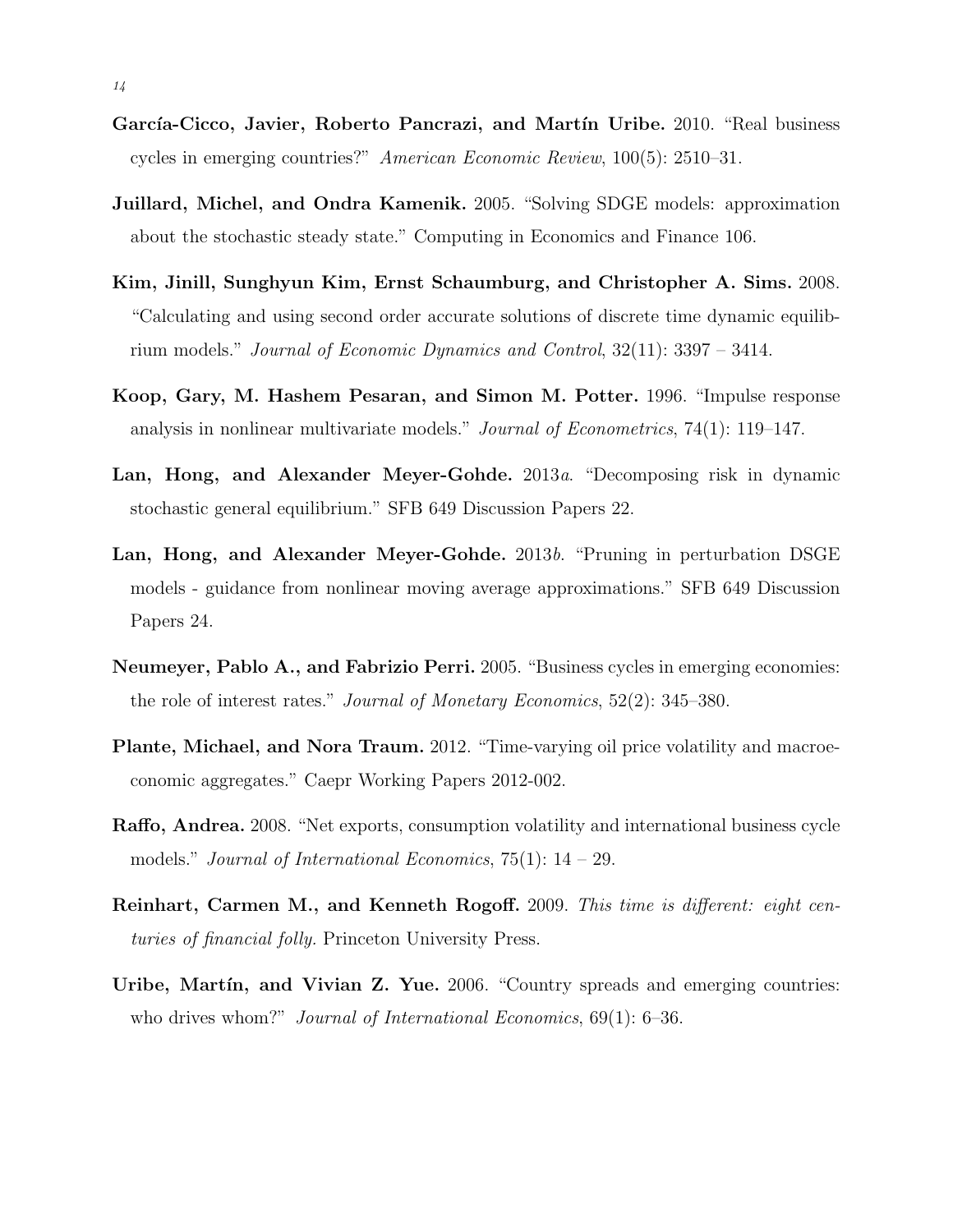#### Technical Appendix - For Online Publication

<span id="page-15-0"></span>Appendix [A](#page-15-0) documents the coding issues in the Matlab implementation of the model simulation in more detail by showing the associated computer code of the Fernandez-Villaverde [et al.](#page-13-0) [\(2011\)](#page-13-0) (FGRU) replication files posted at [http://www.aeaweb.org/articles.php?](http://www.aeaweb.org/articles.php?doi=10.1257/aer.101.6.2530) [doi=10.1257/aer.101.6.2530](http://www.aeaweb.org/articles.php?doi=10.1257/aer.101.6.2530). FGRU calibrate their model at monthly frequency, perform a variable substitution to obtain a log-linearization, and use third-order perturbation techniques to simulate the model. We make use of the third order perturbation capacities of Dynare (Stéphane Adjemian, Houtan Bastani, Fréderic Karamé, Michel Juillard, Junior Maih, Ferhat Mihoubi, George Perendia, Johannes Pfeifer, Marco Ratto and Sébastien Ville[mot,](#page-12-3) [2011\)](#page-12-3) to simulate the model.<sup>[18](#page-15-1)</sup> Appendix [B](#page-21-0) presents the corrected version of Figure 6 in FGRU. Appendices [C](#page-23-0) and [D](#page-27-0) document the simulation and pruning schemes used for IRF generation and moment computation. Appendix  $E$  compares the numerical convergence behavior of the standard deviation of the [Correia, Neves and Rebelo](#page-13-8) [\(1995\)](#page-13-8)-approximation and of the net export to output ratio. Appendix  $\tilde{F}$  $\tilde{F}$  $\tilde{F}$  compares the deterministic steady state, the EMAS, and the ergodic mean.

#### A. The Coding Issues in the Published Replication Files

#### A1. Variable Substitution and Calibration to Monthly Frequency

As can be seen in Listing  $1<sup>19</sup>$  $1<sup>19</sup>$  $1<sup>19</sup>$  a variable substitution is performed to obtain log-linearized decision rules.

```
LISTING 1 - THE MODEL IN EMERGING.NB
```

```
func1 = (Exp [c])^{\sim} -ups - Exp [\setminus [Lambda]];func2 = beta \times Exp [\ \[ \ \[ \ \text{Lambda} \ ] p ] - Exp [\ \[ \ \[ \ \text{Lambda} \ ] ] / (1 + Exp [ r ] ) +\text{Exp} \left[ \setminus [\text{Lambda}] \right] (dp – ds) dtheta;
func3 = -Exp[pi] +betabeta ((1 - delta)*Exp[pip] +alpha Exp[yp]/Exp[kp] Exp[\setminus [Lambda[p]);
func 4 = the theta (Exp[h])^{\wedge}
```
<span id="page-15-1"></span><sup>18</sup>The resulting policy functions are identical up to the 8th digit to the ones derived from Mathematica by FGRU.

<span id="page-15-3"></span><sup>19</sup>Listing [1](#page-15-2) and [2](#page-16-1) are Mathematica code, all others Matlab.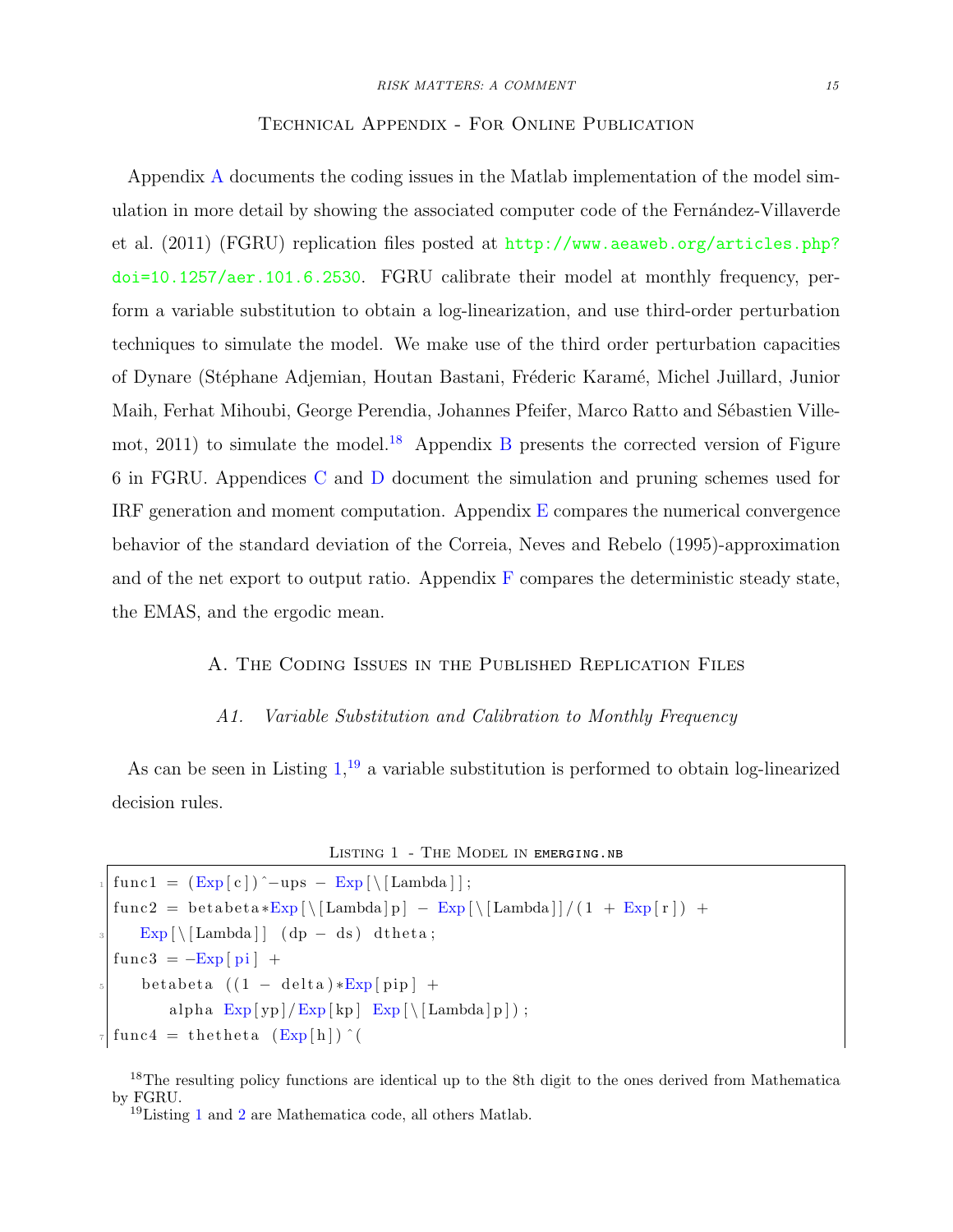```
omega + 1) – (1 - alpha) Exp [y] Exp [\ [Lambda ] ];
   func 5 = -Exp \[\bigwedge [Lambda] \] +\mathbb{E}xp [ pi ] ( 1 – phi /2 (\mathbb{E}xp [ invest ] / \mathbb{E}xp [ invest lag ] – 1 ) \hat{ } 2 –
\ln |\text{phi} \text{Exp}(\text{invest})|\mathbb{E}xp [investlag ] (\mathbb{E}xp [invest] / \mathbb{E}xp [investlag ] - 1)) +
13 betabeta*
         Exp[pip ] phi (Exp[investp]\text{Exp} [invest]) \hat{2} (Exp [invest p ]/Exp [invest ] - 1);
   func6 = \text{Exp}[y] - (\text{Exp}[k]) \hat{p} alpha (\text{Exp}[g] \text{Exp}[h]) \hat{p} (1 – alpha);
17 \left| \frac{\text{func8}}{9} - \frac{\text{dp}}{1 + \text{Exp}r} \right| = d + \frac{\text{Exp}}{y} - \frac{\text{Exp}}{c} -Exp \lceil \text{invest} \rceil - (\text{dp} - \text{ds})^2 \text{dtheta} / 2;_{19} func 9 = Exp [r] - Exp [rs] - er - etb;
   func 7 = -Exp[kp] + (1 - delta) Exp[\vert k \vert + (1 - \text{phi}/2 \text{ (Exp}[\text{investlag}] - 1)^2) \text{ Exp}[\text{invest}];
```
16

Listing [2](#page-16-1) shows that the decision rules are for a model calibrated to monthly frequency  $(\bar{r} = 0.02).$ 

LISTING 2 - THE MODEL CALIBRATION IN EMERGING.NB

```
parmrule2 = {omega \rightarrow 1000, dtheta \rightarrow 0.001, the the ta \rightarrow 1, ups \rightarrow 5,
    delta \rightarrow 0.014, alpha \rightarrow 0.32, phi \rightarrow 95, rlib \rightarrow 0.02, ecap \rightarrow 0,
    r \text{hosigma} \to 0.94, r \text{hor} \to 0.97, sigma \to \text{Log}[0.015],
    e e t a \rightarrow 0.46, meansigmar \rightarrow -5.71,
    rhosigmatb \Rightarrow 0.94, rhotb \Rightarrow 0.95, eetb \Rightarrow 0.13, rhog \Rightarrow 0.95,
    meansigmath \rightarrow -8.06};
```
A2. Time Aggregation: Moments and IRFs

Listing 3 - Variable Aggregation in irf moments.m

```
\begin{array}{rcl} \text{206} \\ \text{208} \end{array} xaux = x<sub>-C</sub>, ;
               x a u x t rimest r al=zeros (size (xaux, 1) /3,3);
               % Transform simulation from monthly to quarterly
_{210} for i = 1:3;for j=1:size(xauxtrimes.1);x \arctan\left(\frac{i}{3}, i\right) = \text{sum}\left(\text{x} \cdot i\left(\frac{i}{3} - 1\right) * 3 + 1:3 * i, i\right);end
214 end
```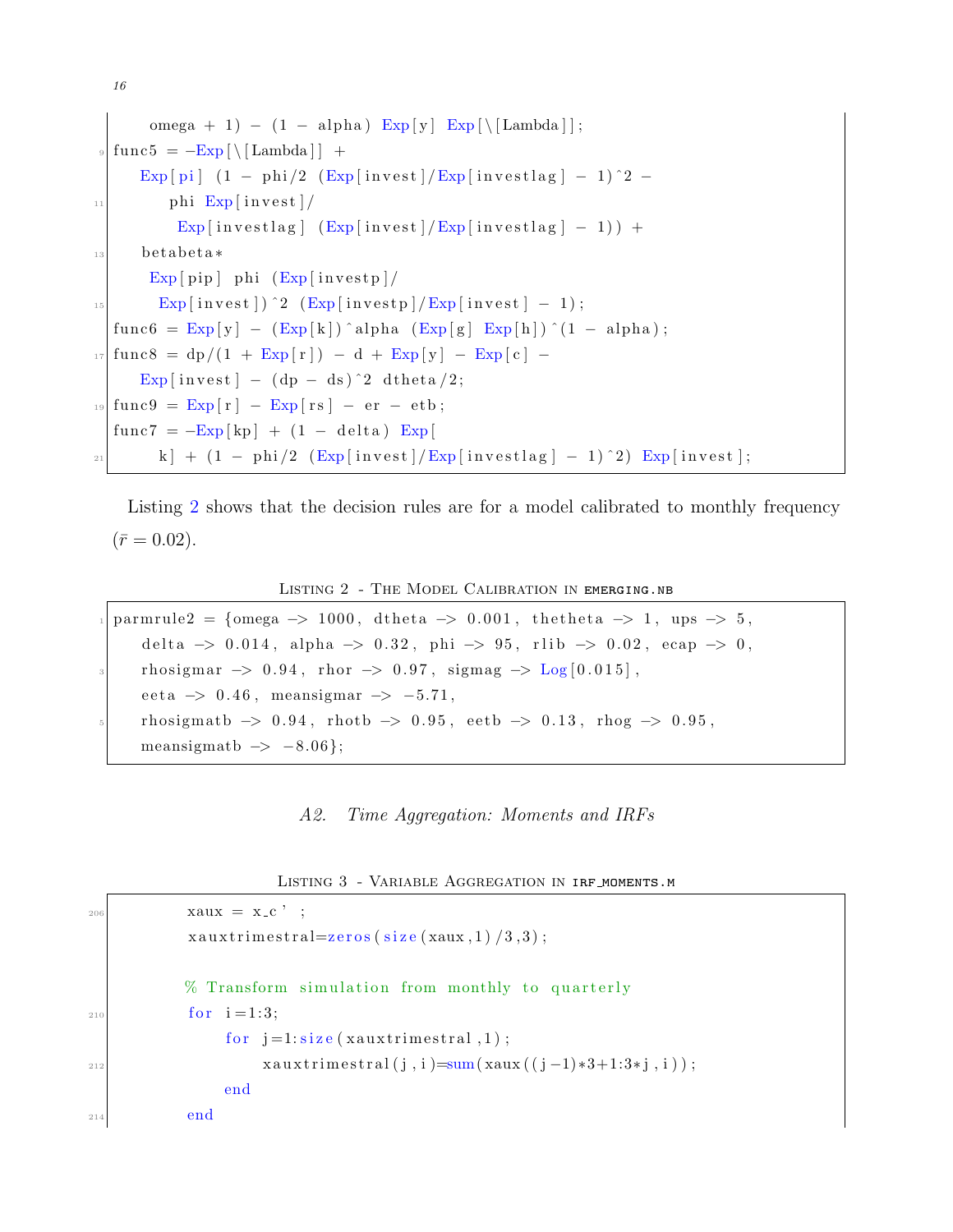```
\frac{216}{216} % c_d order: consump invest output
            % Compute net exports using transformation in Correia, Neves,
<sup>218</sup> % Rebelo: Business Cycle in Small Open Economies (European Economic
       Review, 1995)
             net\_exp = xauxtrimestral (:, 3) - xauxtrimestral (:, 2) - xauxtrimestral
       (:,1) ;
\begin{array}{rcl} \text{net} \text{-} \exp &=& \left( \frac{\text{net} \text{-} \exp / \text{abs} \left( \text{mean} \left( \text{net} \text{-} \exp \right) \right) - 1 \right) / 100 \end{array}\frac{222}{222} % HP filter data
            % NOTE: HPF computes HP trend
\frac{224}{} % Please use your preferred HP filter in the next lines
_{226} for i = 1:3c_d (:,i) = xauxtrimestral (:,i) - HPF(xauxtrimestral (:,i), 1600) ;
228 end
230 c_d (:,4) = net_exp - HPF(net_exp,1600) ;
```
Line 206 of Listing [3](#page-16-2) assigns the matrix of simulated control variables at monthly frequency x c (with the first three entries being consumption, investment, and output) into xaux. The loop in lines 210-214 then aggregates monthly percentage deviations from steady state into quarterly data for output, consumption, and investment (contained in the columns of xaux). Instead of averaging the percentage deviations of these flow variables, they are accumulated. As lines 226-230 show, these are the quarterly variables that are HP-filtered and used to compute the moments.

Listing 4 - IRF aggregation in irf moments.m

```
% Unit of time in model is month
\frac{308}{208} % IRFs are accumulated to transform to quarters
310 figure
_{312} for i = 1:nc−3
             if i = 6 \% Average quarterly debt
\text{aux} = 100 / (\text{bss} + \text{xlast}(6)) * (\text{x}_c(i, 2 : \text{Tplot}) - \text{xlast}(i) * \text{ones}(1, \text{Tplot}-1));
                  for j = 1 : (Tplot -2)/3
```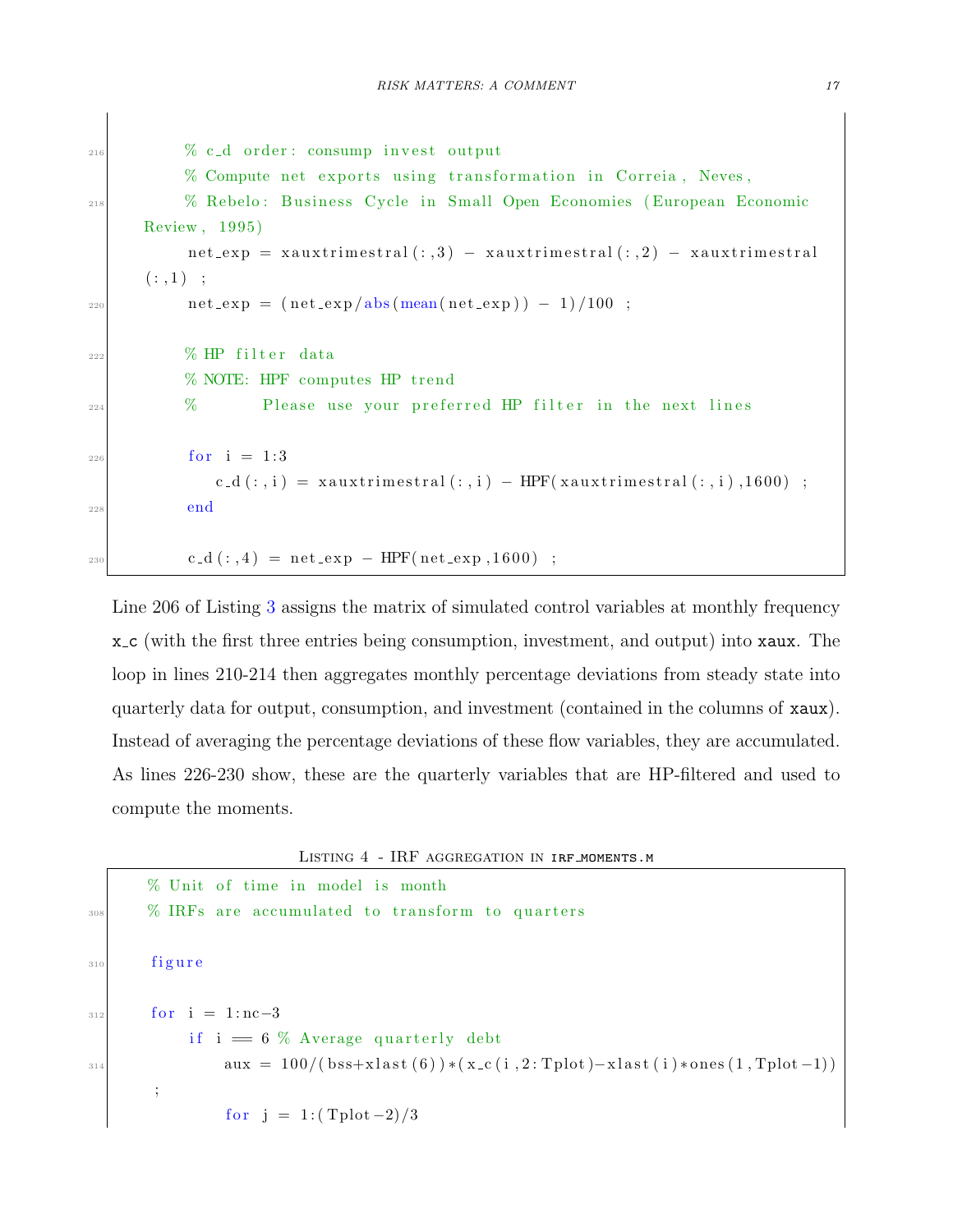```
\arg \exp(i, j) = \text{sum}(\text{aux}((j-1)*3+1:3*j));
                 end
\text{subplot}(3, 2, i); \text{plot}(0:(\text{Tplot}-2)/3-1, \text{argeng}(i,:)/3, \text{'LineWidth'}(1.5); axis tight; grid on
                  title (varmm(i, :), 'fontsize', 13) ;
_{\tiny{320}} elseif i = 5 % Annualized interest rate
                  aux = 10000*x_s(8, 2: Tplot);
\begin{array}{rcl} 322 & \text{for} & j = 1 : (\text{Tplot} - 2)/3 \end{array}argenq(i, j) = sum( aux((j-1)*3+1:3*j));
324 end
                  \text{subplot}(3, 2, i); \text{plot}(0:(\text{Tplot}-2)/3-1, 12*\text{argeng}(i,:)/3, \text{'LineWidth'}}(1.5); axis tight; grid on
\begin{array}{c} \text{13} \\ \text{14} \end{array} title (varnm (i, :), 'fontsize', 13);
             e l s e
328 \text{aux} = 100*(x_c(1, 2:Tplot) - xlast(i)*ones(1, Tplot -1));
                  for j = 1 : (Tplot -2)/3330 \arg \exp(i, j) = \sum (i + 1) * 3 + 1 : 3 * j);
                  end
\text{subplot}(3, 2, i); \text{ plot}(0:(\text{Tplot}-2)/3-1, \text{argeng}(i,:), \text{'LineWidth'}, 1.5)axis tight; grid on
                  title (varmm(i, :), 'fontsize', 13) ;
334 end
        end
```
18

Listing [4](#page-17-0) shows the time aggregation from monthly model IRFs to the quarterly IRFs reported in FGRU. As can be seen in lines 313-319, the stock of debt is first expressed as a percentage deviation from the EMAS (line 314) and then aggregated by taking the mean response over three subsequent quarters: the subsequent three months are summed up (line 316) and then divided by 3 before plotting (line 318). Similarly, lines 321-325 take the interest rate spread  $\varepsilon_{r,t}$ , average it and multiply it by  $12 \times 100 \times 100 = 120,000$  to transform it into annualized basis points.

Line 328 computes the difference between the log of the monthly model variables (output, consumption, investment, and hours) and the EMAS times 100, which has the interpretation of a percentage deviation. Lines 329 to 331 sum up the monthly percentage deviations over the quarter, before line 332 plots them without dividing by three as was the case in line 318. As a result, the percentage deviations from steady state of the flow variables like output,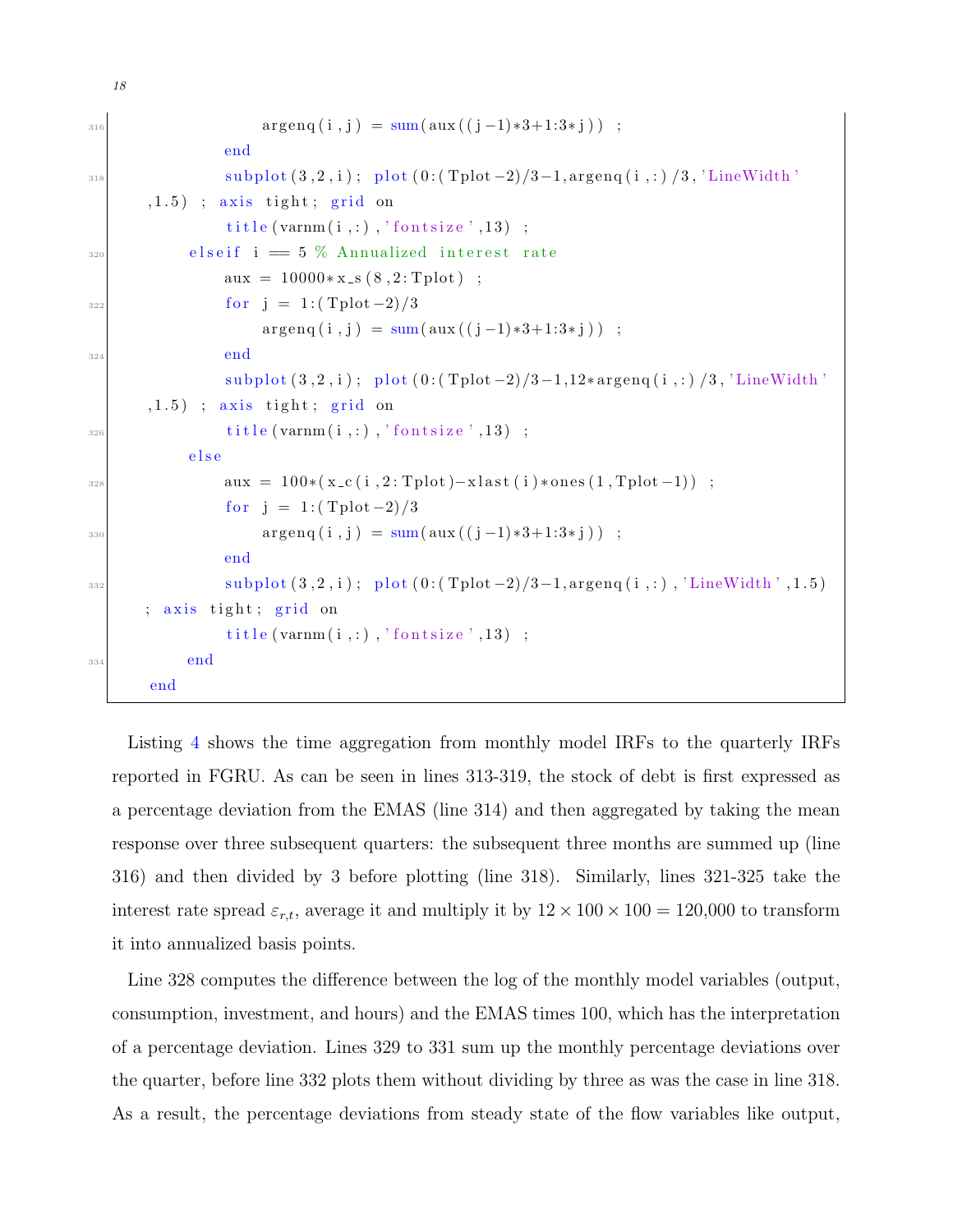consumption, investment, and hours are overstated by a factor of three when plotting the IRFs.

To see this, consider e.g. quarterly output  $Y_q$  as the sum of the three monthly outputs  $Y_{m,i}$ :

(A1) 
$$
Y_q = Y_{m,1} + Y_{m,2} + Y_{m,3}.
$$

Performing a log-linearization around the deterministic steady state yields:

(A2) 
$$
\bar{Y}_q \hat{Y}_q = \bar{Y}_m \hat{Y}_{m1} + \bar{Y}_m \hat{Y}_{m2} + \bar{Y}_m \hat{Y}_{m3} ,
$$

where bars denote steady state values and hats percentage deviations from steady state. Divide by  $\bar{Y}_q = 3\bar{Y}_m$  to obtain quarterly percentage deviations:

(A3) 
$$
\hat{Y}_q = \frac{\bar{Y}_m}{\bar{Y}_q} \hat{Y}_{m1} + \frac{\bar{Y}_m}{\bar{Y}_q} \hat{Y}_{m2} + \frac{\bar{Y}_m}{\bar{Y}_q} \hat{Y}_{m3} = \frac{1}{3} \left( \hat{Y}_{m1} + \hat{Y}_{m2} + \hat{Y}_{m3} \right) .
$$

<span id="page-19-0"></span>Thus, the mean of the percentage deviations from steady state is appropriate, not the sum.

# A3. Computing Net Exports

Line 219 of Listing [3](#page-16-2) computes net exports as

$$
(A4) \t\t N X_t - \overline{N X} = \hat{Y}_t - \hat{C}_t - \hat{I}_t,
$$

where  $\hat{X}_t \approx \frac{X_t - \bar{X}}{\bar{X}}$  denotes a variable in percentage deviations from steady state obtained from summing up the percentage deviations (line 212 of Listing [3\)](#page-16-2). The correct approximation is

$$
(A5) \t\t N X_t - \overline{N X} = \overline{Y} \hat{Y}_t - \overline{C} \hat{C}_t - \overline{I} \hat{I}_t.
$$

Line 220 performs a [Correia, Neves and Rebelo](#page-13-8) [\(1995\)](#page-13-8)-approximation of the net exports:

$$
\widehat{NX}_t = \frac{NX_t}{|\operatorname{mean}(NX_t)|} - 1,
$$

but additionally divides by 100. For consistency reasons, the same is done when reporting the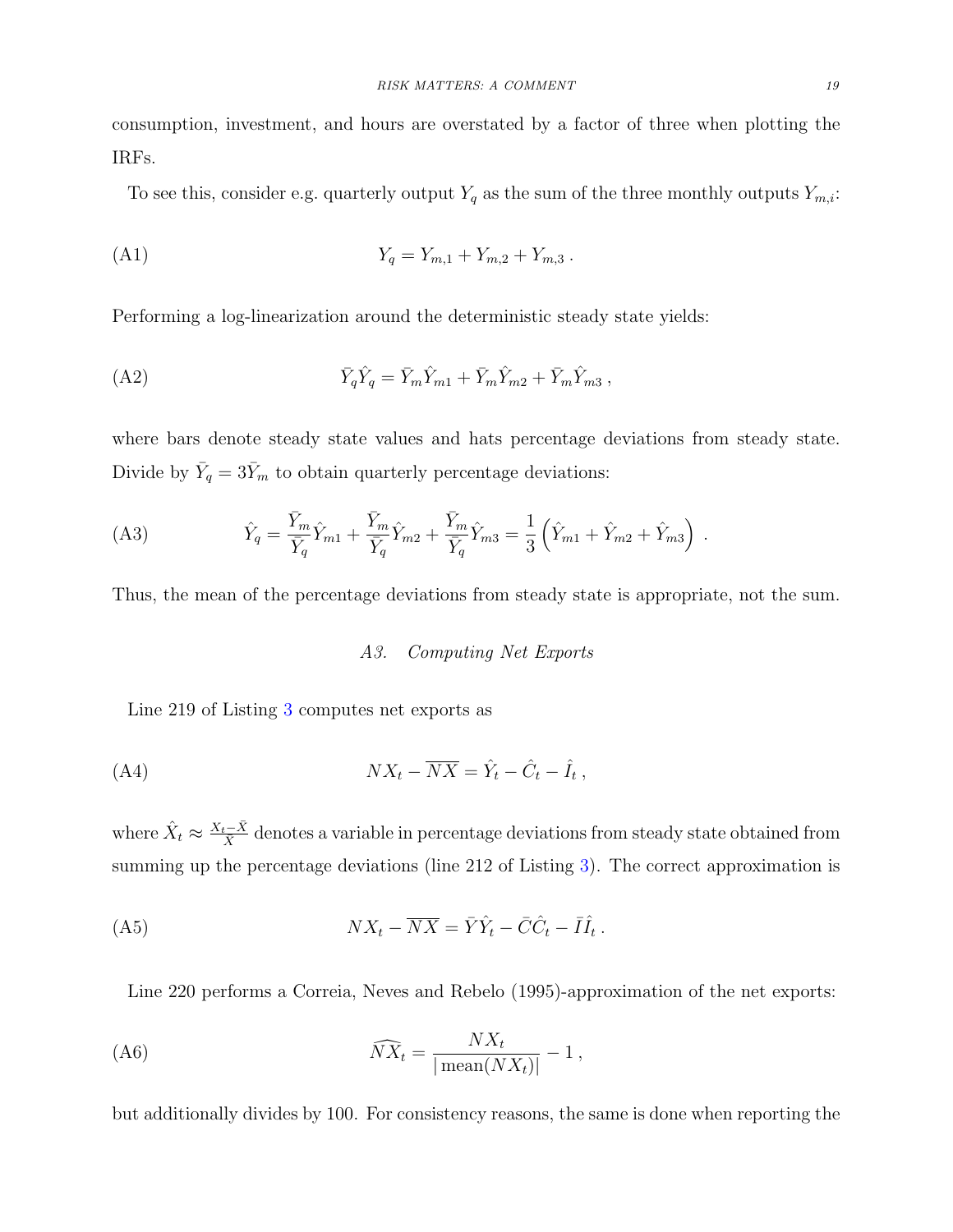empirical standard deviation (see line 36 of Listing [5\)](#page-20-1). This implies that both the empirical and theoretical moments for net exports are underreported by a factor of 100 in the paper.

LISTING 5 - NET EXPORT DISPLAY IN EMPIRICAL\_MOMENTS.M

```
disp ('Moments Argentina: vol c/vol y vol invt/vol y vol net export/vol y')
[std(cd) std(id) std(nd) / (100)
```
# <span id="page-20-3"></span>A4. Computing the Net Exports Share

<span id="page-20-0"></span>Line 247 of Listing [6](#page-20-2) computes the net exports to output share from the national income accounting identity:

(A7) 
$$
NX_t = Y_t - C_t - I_t = D_t - \frac{D_{t+1}}{1+r_t} + \frac{\Phi_D}{2} (D_{t+1} - \bar{D})^2
$$

at the EMAS as

$$
\frac{\widetilde{N}X}{\widetilde{Y}} = \frac{\left[\bar{D} + \left(\widetilde{D} - \bar{D}\right)\right] \frac{\bar{r}-1}{\bar{r}}}{e^{\log\left(\bar{Y}\right) + \left(\log\left(\tilde{Y}\right) - \log\left(\bar{Y}\right)\right)}},
$$

where the respective deviations of the EMAS from the deterministic steady state are stored in xlast. But in the EMAS  $\widetilde{D} \neq \overline{D}$ . Thus, the adjustment cost term in equation [\(A7\)](#page-20-3) is not zero. As a consequence, the permanent portfolio holdings costs paid at the EMAS are not accounted for when computing the net exports required to finance the debt stock. For the original calibration this coding issue is inconsequential due to the low debt adjustment costs. But when recalibrating the model, the debt holding costs need to be taken into account as one cannot know a priori if they are substantial.

Listing 6 - Net-Export Share Calibration in irf moments.m

```
_{244} % 2.2.1 Compute moments in Table 7, Column M1
_{246} disp ('Ratio net exports/output')
   ((bss+xlast(6)) * (Irate -1)/Irate) / (exp(adyss+xlast(3)))
```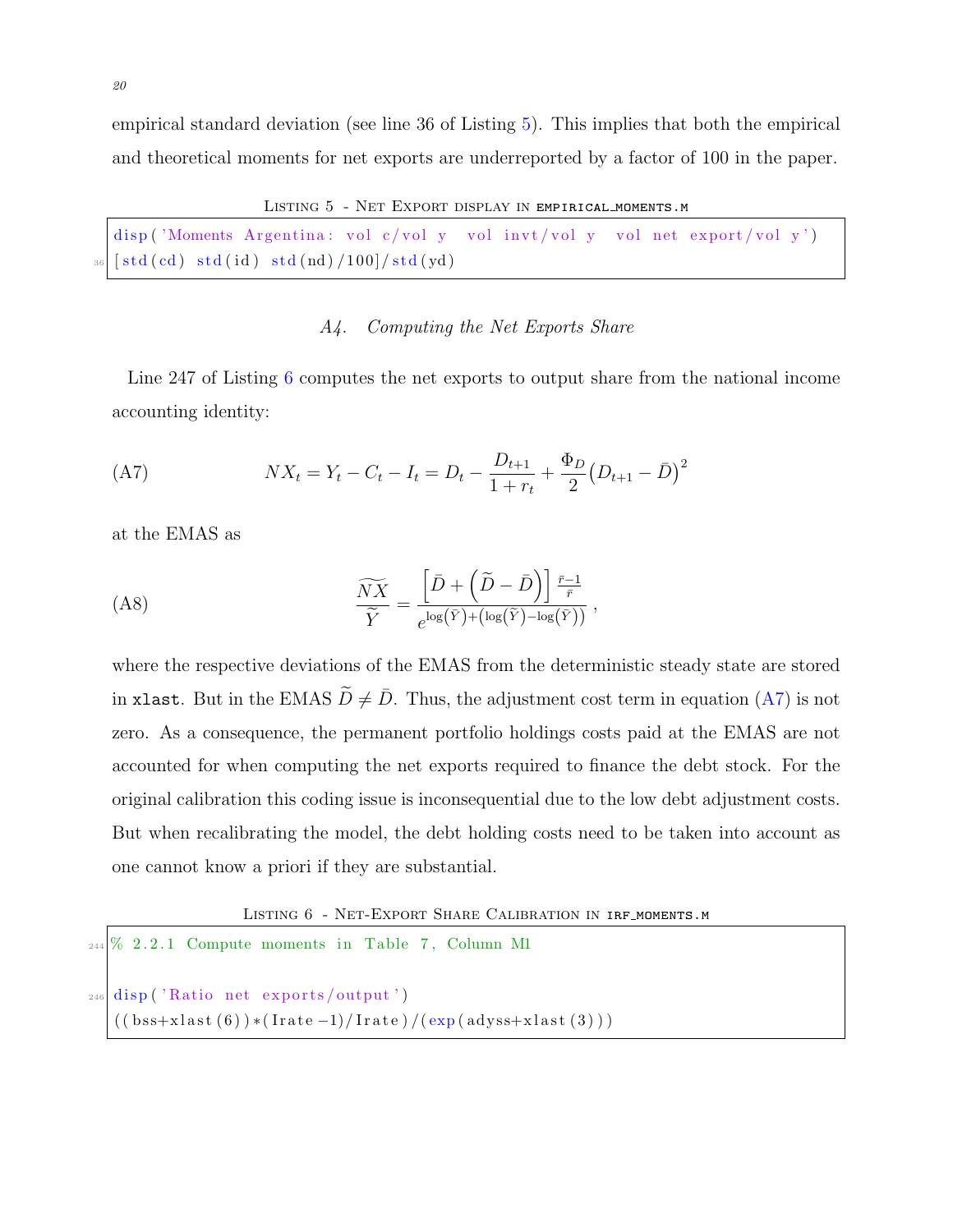#### <span id="page-21-0"></span>B. Figure FGRU6: IRFs Debt/Output, Current Account, Net Exports

Figure 6 in FGRU, reproduced here as Figure [B1](#page-21-1) due to non-availability of replication codes, depicts the responses of the debt to output ratio, the current account, and net exports to a risk shock. *V VOL. POL. POL. POL. POL. POL. POL. POL. POL. POL. Al. POL. Al. Al. POL. 25538 Book. 2553888book.* 



<span id="page-21-1"></span>*Note:* Reproduced Figure 6 from Fernández-Villaverde et al. [\(2011\)](#page-13-0), p. 2553. Figure B1. IRFs Debt/Output, Current Account, Net Exports

same as in the first row. The lesson from this third row is that our results are robust FGRU report the debt to output ratio IRF in that figure not in percentage deviations from the EMAS, but as the absolute value. Figure  $B2$  displays that the debt to output ratio dropped from about 0.293 by about 2.9 percentage points to 0.263 after 11 periods. But this is inconsistent with the FGRU-IRFs in Figure  $C1$ , which show that debt dropped by perturbation approach because of the nondifferentiability of threshold decision rules 3.873 percent while output dropped by 0.1907 percent. Thus, the new debt-to-output-ratio to be a lower  $(1 - 0.03873)D/((1 - 0.001907)Y) \approx 0.963D/Y$ , i. and Floetotto (2008) explore the real-option effects of volatility shocks in a model  $\mathcal{F}$ cant (not percentage points). The net export IRF is affected in by about 3.7 percent (not percentage points). The net export IRF is affected by from the incorrect weighting used in their computation as shown in section [II.](#page-7-0) Regarding the current to that it is in "perceptage points of litel ergedic mean" account, FGRU state that it is in "percentage points of [its] ergodic mean". But this is not defined as  $CA = D$  and thus bes excedie mean possible for it is defined as  $CA_t = D_t - D_{t-1}$  and thus has ergodic mean zero. Thus, it is should be up to first order  $(1-0.03873)D/((1-0.001907)Y) \approx 0.963D/Y$ , i.e. it should drop unclear what the lower left panel of Figure [B2](#page-22-0) depicts.

The left column of Figure [B2](#page-22-0) shows the corrected version of Figure 6 in FGRU that uses output to normalize net exports and the current account, giving them the interpretation of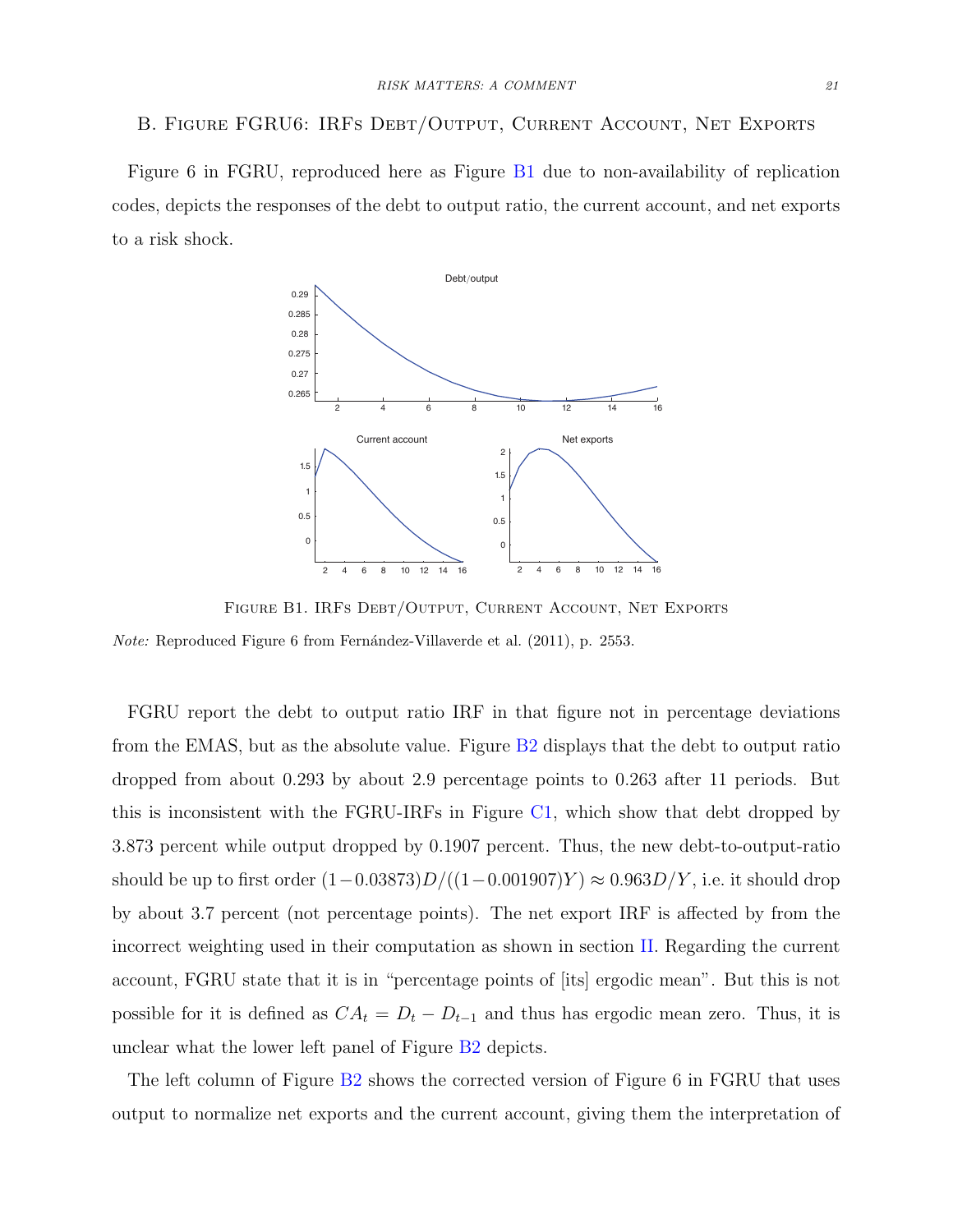

<span id="page-22-0"></span>FIGURE B2. DEBT/OUTPUT, CURRENT ACCOUNT, AND NET EXPORTS DYNAMICS.

Note: Left column: IRFs from the corrected FGRU model; Right column: IRFs from the recalibrated corrected model. Row 1: Debt-to-quarterly-GDP ratio in percent of quarterly GDP. Row 2: Current account to GDP ratio in absolute deviation from the EMAS. Row 3: Net exports to GDP ratio in absolute deviation from the EMAS.

being in output units. As can be seen, in the corrected model with the original calibration the current account implications of risk shocks are rather muted.

The right column of Figure [B2](#page-22-0) displays the IRFs from the recalibrated corrected model quantifying the central "debt reduction mechanism". After a one standard deviation risk shock, the debt to quarterly output ratio falls by about 6.5 percentage points after three years, while current account and net exports increase by about 1 percent of output on impact in order to finance the deleveraging.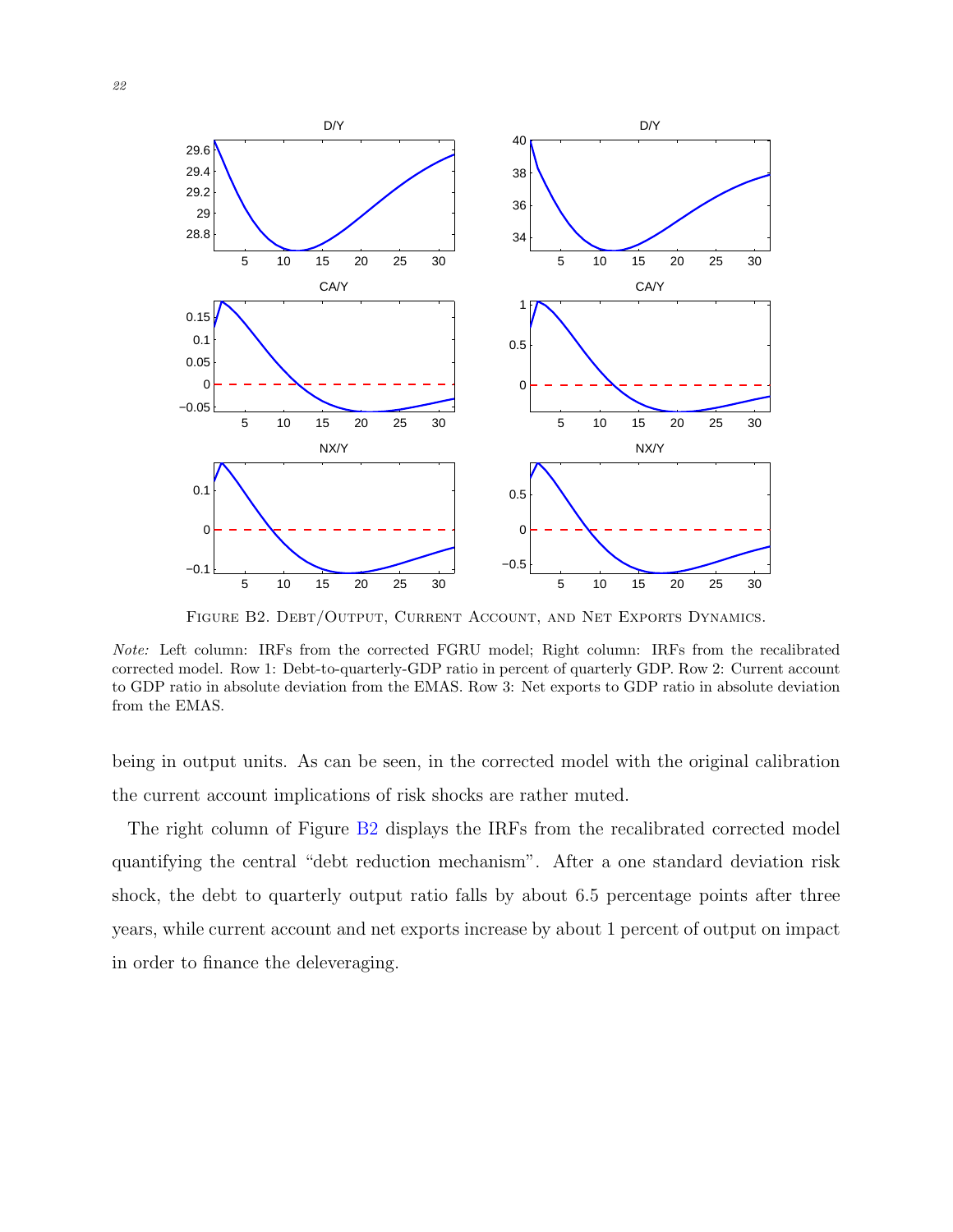#### C. IRFs at the Ergodic Mean

# C1. IRF Generation

<span id="page-23-0"></span>The use of higher-order perturbation techniques to solve the model implies that the model solution is not linear anymore. Thus, the IRFs will depend on both the sequence of future shocks,  $u_t$ , and the point in the state space at which the IRFs are started, i.e. the past history of shocks,  $\Omega_t$ . To circumvent this problem, [Gary Koop, M. Hashem Pesaran and](#page-14-7) [Simon M. Potter](#page-14-7) [\(1996\)](#page-14-7) suggested the concept of Generalized Impulse Response Functions (GIRFs) that e.g. allow considering "representative" IRFs at the ergodic mean. The GIRF at time  $t + n$  after a shock  $u_t$  is given by

<span id="page-23-1"></span>(C1) 
$$
GIRF_n(u_t, \Omega_{t-1}) = E[Y_{t+n}|u_t, \Omega_{t-1}] - E[Y_{t+n}|\Omega_{t-1}],
$$

that is, given a point in the state space, the future shock realizations are averaged out.

In contrast, FGRU also condition on future shocks by setting them to 0 when generating their IRFs and start the IRFs at the EMAS. Denote the future realization of shocks with  $\Omega^{fut}$ . FGRU effectively use the definition

( C2) 
$$
IRF_n(\nu_t, \Omega_t) = E\left[Y_{t+n}|u_t, \Omega_{t-1} = \{\ldots, 0\}, \Omega_{t+1}^{fut} = \{0, \ldots\}\right] - E\left[Y_{t+n}|0, \Omega_{t-1} = \{\ldots, 0\}, \Omega_{t+1}^{fut} = \{0, \ldots\}\right],
$$

where the expected values can be dropped as everything is deterministic.

This choice of computing the IRFs at the EMAS has two important implications. First, computing the non-linear IRFs not as the expected difference in responses as in [\(C1\)](#page-23-1) but also conditioning on future shocks and setting them to 0, only allows capturing part of the economic effects of risk shocks. To see this, inspect the particular pruning algorithm<sup>[20](#page-23-2)</sup> used

<span id="page-23-2"></span><sup>20</sup>As first noted in [Jinill Kim, Sunghyun Kim, Ernst Schaumburg and Christopher A. Sims](#page-14-8) [\(2008\)](#page-14-8), higher order perturbation solutions tend to explode due to the accumulation of terms of increasing order. For example, in a second order approximated solution, the quadratic term at time  $t$  will be raised to the power of two in the quadratic term at  $t + 1$ , thus resulting in a quartic term, which will become a term of order 8 at  $t + 2$  and so on. As a solution, [Kim et al.](#page-14-8) [\(2008\)](#page-14-8) proposed "pruning" all terms of higher order, i.e. computing the quadratic term at  $t + 1$  by only squaring the first-order term from time t. This procedure, however, is not easily generalized to third order as there are several potential ways of pruning.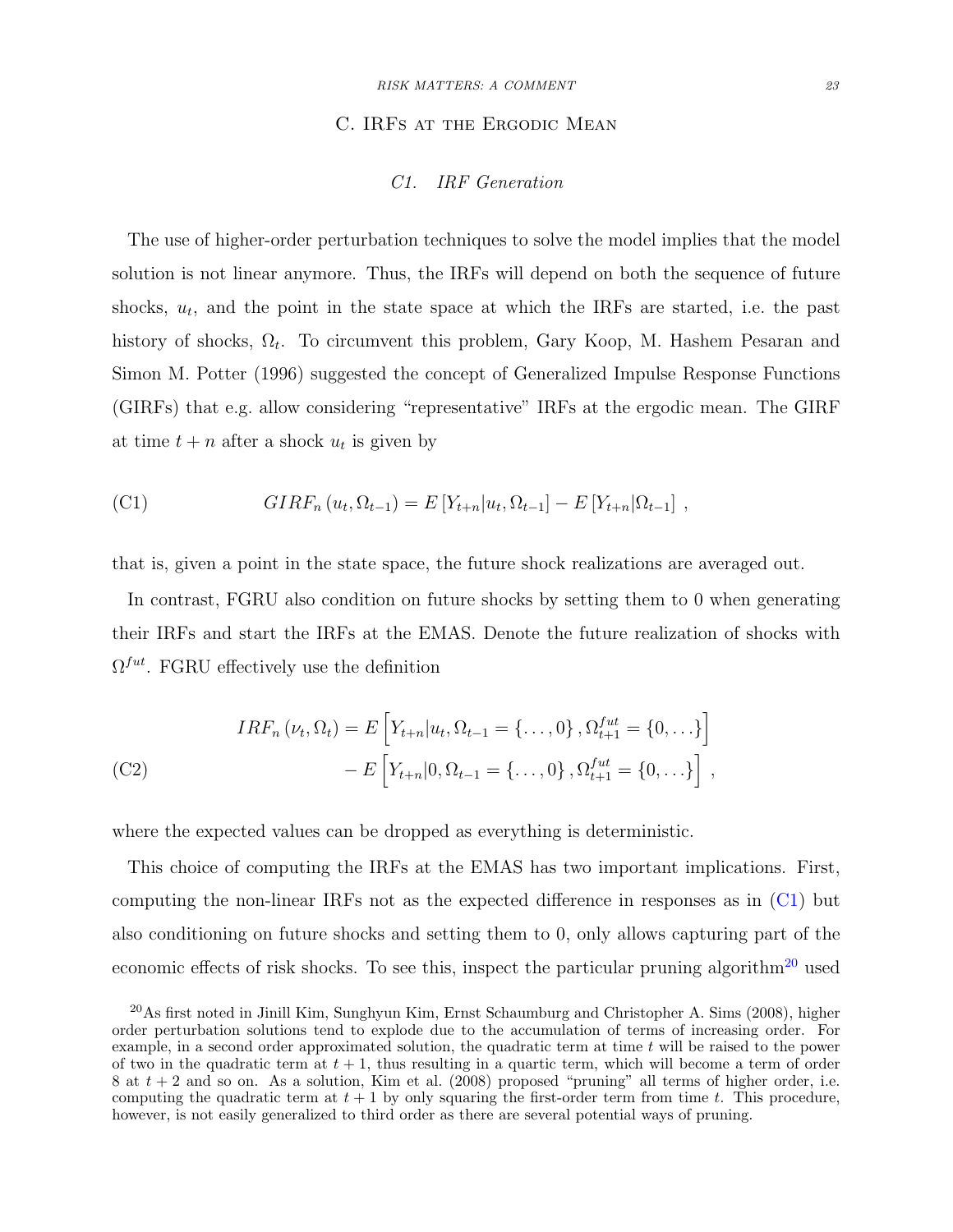in FGRU for IRF-generation.[21](#page-24-0) Consider a generic model solution of the form

(C3) 
$$
x_t = g\left(x_{t-1}^{states}, u_t, \sigma\right),
$$

where  $x_t$  is an  $n_x \times 1$  vector of endogenous variables,  $x_{t-1}^{states}$  is the vector of states contained in  $x_t$ <sup>[22](#page-24-1)</sup>,  $u_t$  is an  $n_u \times 1$  vector of mean zero disturbances, and  $\sigma$  is the perturbation parameter. Denote partial derivatives with subscripts. The pruned third order solution for the endogenous variables' deviations from their steady state,  $\hat{x}_t^{3rd} = x_t^{3rd} - \bar{x}$ , used by FGRU, is computed from the recursion

<span id="page-24-3"></span>
$$
\hat{x}_t^{3rd} = g_x \hat{x}_{t-1}^{3rd,states} + g_u u_t
$$
\n
$$
+ \frac{1}{2} \left[ g_{xx} \left( \hat{x}_{t-1}^{1st,states} \otimes \hat{x}_{t-1}^{1st,states} \right) + 2g_{xu} \left( \hat{x}_{t-1}^{1st,states} \otimes u_t \right) + g_{uu} \left( u_t \otimes u_t \right) + g_{\sigma\sigma} \sigma^2 \right]
$$
\n(C4)\n
$$
+ \frac{1}{6} \begin{bmatrix}\ng_{xxx} \left( \hat{x}_{t-1}^{1st,states} \otimes \hat{x}_{t-1}^{1st,states} \otimes \hat{x}_{t-1}^{1st,states} \right) + g_{uuu} \left( u_t \otimes u_t \otimes u_t \right) \\
+ 3g_{xxx} \left( \hat{x}_{t-1}^{1st,states} \otimes \hat{x}_{t-1}^{1st,states} \otimes u_t \right) + 3g_{xuu} \left( \hat{x}_{t-1}^{1st,states} \otimes u_t \otimes u_t \right) \\
+ 3g_{x\sigma\sigma} \sigma^2 \hat{x}_{t-1}^{1st,states} + 3g_{u\sigma\sigma} \sigma^2 u_t\n\end{bmatrix}
$$
\n(C5)\n
$$
\hat{x}_t^{1st} = g_x \hat{x}_{t-1}^{1st,states} + g_u u_t.
$$

<span id="page-24-4"></span>That is, all higher order terms are based on the first-order terms.<sup>[23](#page-24-2)</sup> The recursion in equations  $(C4)-(C5)$  $(C4)-(C5)$  $(C4)-(C5)$  is completed by an initial condition<sup>[24](#page-24-5)</sup> of:

<span id="page-24-7"></span><span id="page-24-6"></span>(C6) 
$$
\hat{x}_0^{3rd} = \tilde{x} - \bar{x}
$$

$$
\hat{x}_0^{1st} = 0.
$$

Because  $\hat{x}_0^{1st} = 0$  and all higher order terms in equation [\(C4\)](#page-24-3) are based on it, the effect

<span id="page-24-1"></span><span id="page-24-0"></span><sup>21</sup>The IRF-pruning scheme differs from the scheme used for simulations, see Appendix  $D$ .

<span id="page-24-2"></span> $^{23}$ This choice results in an inferior performance compared to e.g. the pruning scheme by [Martin M.](#page-13-9) Andreasen, Jesús Fernández-Villaverde and Juan F. Rubio-Ramírez [\(2013\)](#page-13-9) that augments the state space to keep track of first to third order terms and uses the Kronecker product of the first and second order terms to compute the third order term (see [Hong Lan and Alexander Meyer-Gohde,](#page-14-9) [2013](#page-14-9)b, for more details).

<span id="page-24-5"></span><sup>24</sup>As shown in [Lan and Meyer-Gohde](#page-14-9)  $(2013b)$  $(2013b)$  there are infinitely many different past shock realizations that can lead to being at a particular point in the state-space at time 0, all of them associated with particular values for  $\hat{x}_0^{3rd}$  and  $\hat{x}_0^{1st}$ . Equations [\(C6\)](#page-24-6) to [\(C7\)](#page-24-7) are consistent with the EMAS in that one particular shock combination giving rise to these values is the total absence of past shocks.

 $22$ We use the Dynare notation that stacks the state transition and observation equations (see [Adjemian](#page-12-3) [et al.,](#page-12-3) [2011\)](#page-12-3).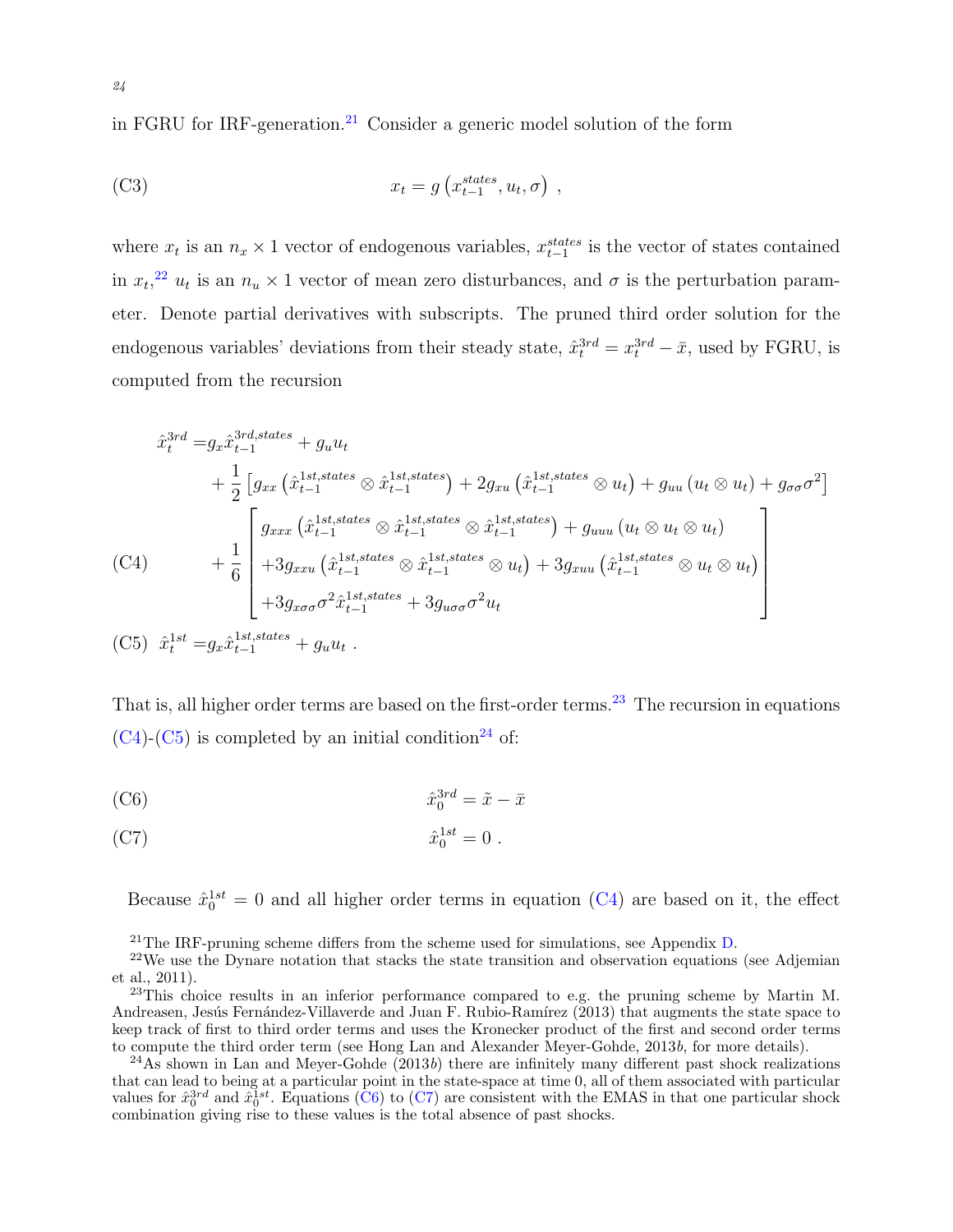of the initial condition  $\tilde{x} - \bar{x}$  will mostly be neglected. Equation [\(C5\)](#page-24-4) effectively is a firstorder policy function, which is known not to react to risk shocks, except for the state  $\sigma_{t-1}$ . Considering [\(C4\)](#page-24-3), this and the conditioning on all shocks being  $0 \forall t + i, i > 0$  implies that, in the terminology of [Hong Lan and Alexander Meyer-Gohde](#page-14-10) [\(2013](#page-14-10)a), only the "risk adjustment channel" is present (via the constant term  $1/2 \times g_{\sigma\sigma} \times \sigma^2$  and the time-varying risk-adjustment  $1/2 \times g_{u\sigma\sigma} \times \sigma^2 \times u_t$  in period t where  $u_t \neq 0$ . But the difference in "amplification effects" introduced by (risk) shocks and embedded in the other higher order terms is totally absent. Thus, the difference in the interaction between the location in the state space and future shocks, introduced by the risk shock, is not captured.

Second, the IRFs are computed at a particular point in the pruned state space where agents factor in the uncertainty of the system, but where there has been an infinite absence of shocks. Due to the absence of shocks and thus of "amplification effects" embedded in the higher order terms, agents will dare to incur a relatively high amount of debt. As shown in Table [F1,](#page-31-1) the difference between the EMAS and the unconditional mean amounts to 20 percent.[25](#page-25-0)

# C2. IRF Generation

Figure [C1](#page-26-0) compares the responses after a one-standard deviation interest rate risk shock reported in FGRU (red dashed lines) with the responses when the time aggregation error is corrected (blue solid lines). It can be seen that correcting the time aggregation error mechanically results in the size of the shock response dropping to one third of the value reported in FGRU. For example, instead of dropping by 0.19 percent, output falls by a 0.06 percent at its trough.

<span id="page-25-0"></span><sup>&</sup>lt;sup>25</sup>An alternative would be to compute GIRFs at the true ergodic mean using the methods proposed in Andreasen, Fernández-Villaverde and Rubio-Ramírez [\(2013\)](#page-13-9).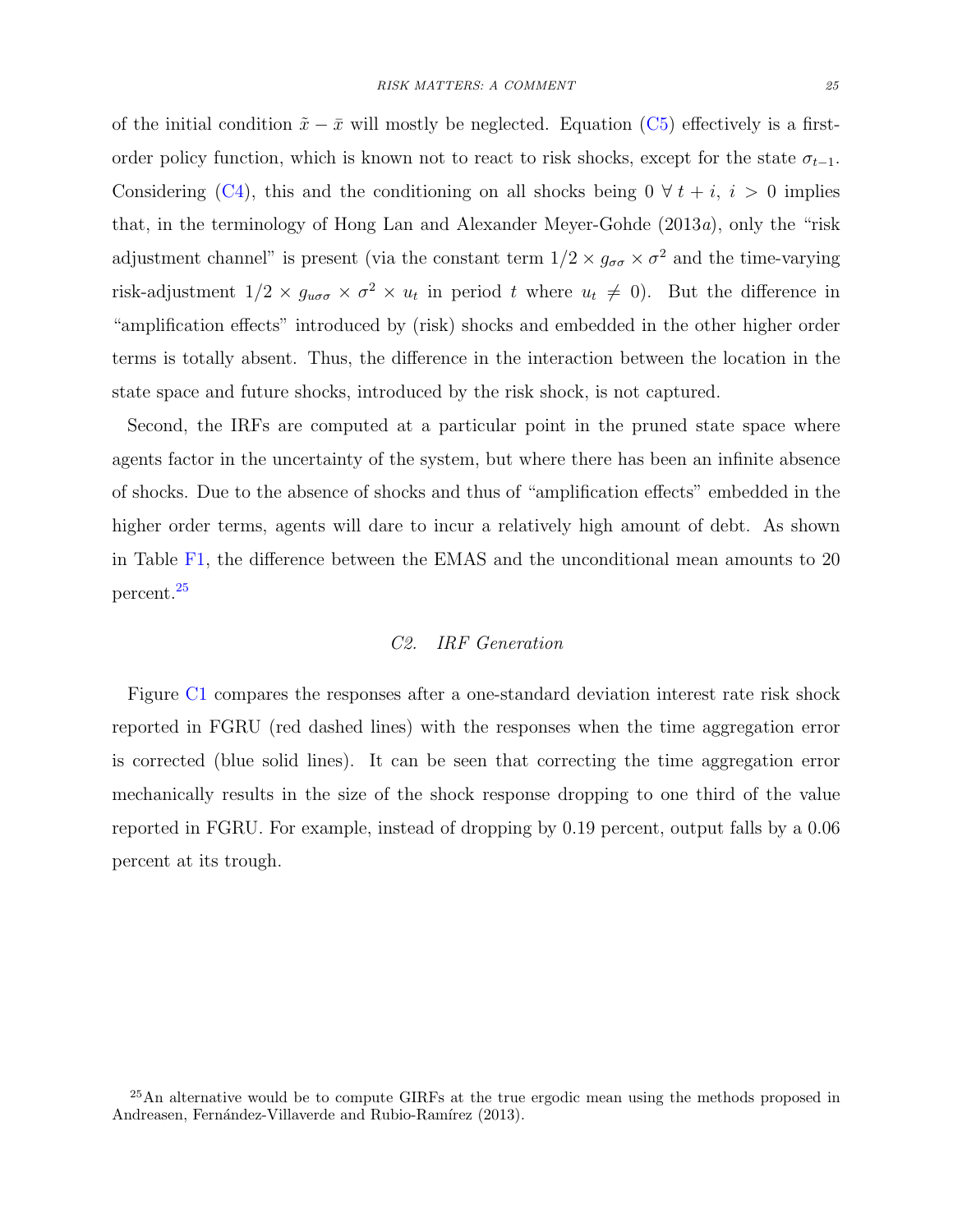

<span id="page-26-0"></span>FIGURE C1. COMPARISON OF QUARTERLY IRFS FOR DIFFERENT AGGREGATION SCHEMES.

Note: IRFs to a one-standard deviation shock to interest rate risk premium uncertainty. Blue solid line: correct aggregation by averaging percentage deviations of monthly flow variables; red dashed line: aggregation by summing up monthly percentage deviations of flow variables.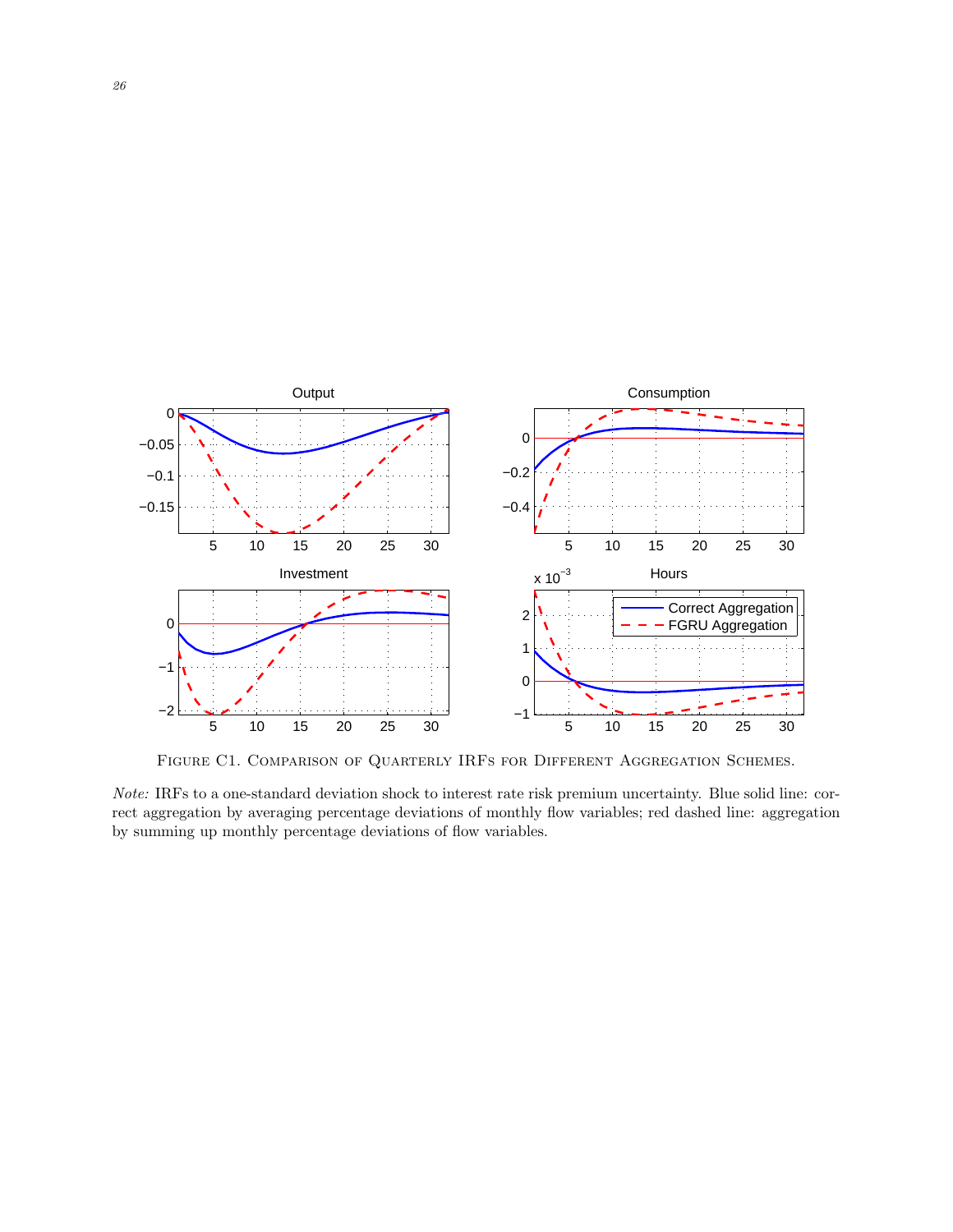<span id="page-27-0"></span>The simulations conducted in FGRU use a different pruning scheme than the IRF-generation. Denote the time periods of the simulations with  $t = 1, \ldots, 96$ , the simulation repetition with  $i = 1, \ldots, 200$ , and a generic variable with  $y_{t,i}$ .

1) At time  $t = 1$ 

• set the third order term of the states  $x_{1,i}^{3rd, states}$  to the EMAS and the non-state elements of  $x_{1,i}^{3rd}$  to the deterministic steady state

If  $i = 1$ 

- set the first-order term  $x_{1,1}^{1st}$  to the deterministic steady state
- set the shock term used in the first-order term to  $u_{2,1}^{1st} = 0$
- draw a random shock vector  $u_{2,1}$

else if  $i \neq 1$ 

- set the first-order state term  $x_{1,i}^{1st, states}$  to  $x_{96,i-1}^{1st, states}$  $96,i-1$
- set the shock term used in the first-order term to  $u_{2,i}^{1st} = u_{97,i-1}^{1st}$
- set  $u_{2,i} = u_{2,1}$

2) for  $t = 2$  to 96:

- Use the unpruned state space representation to compute the time  $t$  values of the exogenous state variables
- To compute the time  $t$  values of the endogenous states, use the recursion

$$
\hat{x}_{t,i}^{3rd} = g_x \hat{x}_{t-1,i}^{3rd,states} + g_u u_{t,i}
$$
\n
$$
+ \frac{1}{2} \left[ g_{xx} \left( \hat{x}_{t-1,i}^{1st,states} \otimes \hat{x}_{t-1,i}^{1st,states} \right) + 2g_{xu} \left( \hat{x}_{t-1}^{1st,states} \otimes u_{t,i}^{1st} \right) + g_{uu} \left( u_{t,i}^{1st} \otimes u_{t,i}^{1st} \right) + g_{\sigma\sigma}\sigma^2 \right]
$$
\n(D1)\n
$$
+ \frac{1}{6} \begin{bmatrix} g_{xxx} \left( \hat{x}_{t-1,i}^{1st,states} \otimes \hat{x}_{t-1,i}^{1st,states} \otimes \hat{x}_{t-1,i}^{1st,states} \right) + g_{uu} \left( u_{t,i}^{1st} \otimes u_{t,i}^{1st} \otimes u_{t,i}^{1st} \right) \\ + 3g_{xxu} \left( \hat{x}_{t-1,i}^{1st,states} \otimes \hat{x}_{t-1,i}^{1st,states} \otimes u_{t,i}^{1st} \right) + 3g_{xuu} \left( \hat{x}_{t-1,i}^{1st,states} \otimes u_{t,i}^{1st} \otimes u_{t,i}^{1st} \right) \\ + 3g_{x\sigma\sigma}\sigma^2 \hat{x}_{t-1,i}^{1st,states} + 3g_{u\sigma\sigma}\sigma^2 u_{t,i}^{1st}
$$
\n(D2)

 $\hat{x}_{t,i}^{1st} = g_x \hat{x}_{t-1,i}^{1st, states} + g_u u_{t,i}^{1st}$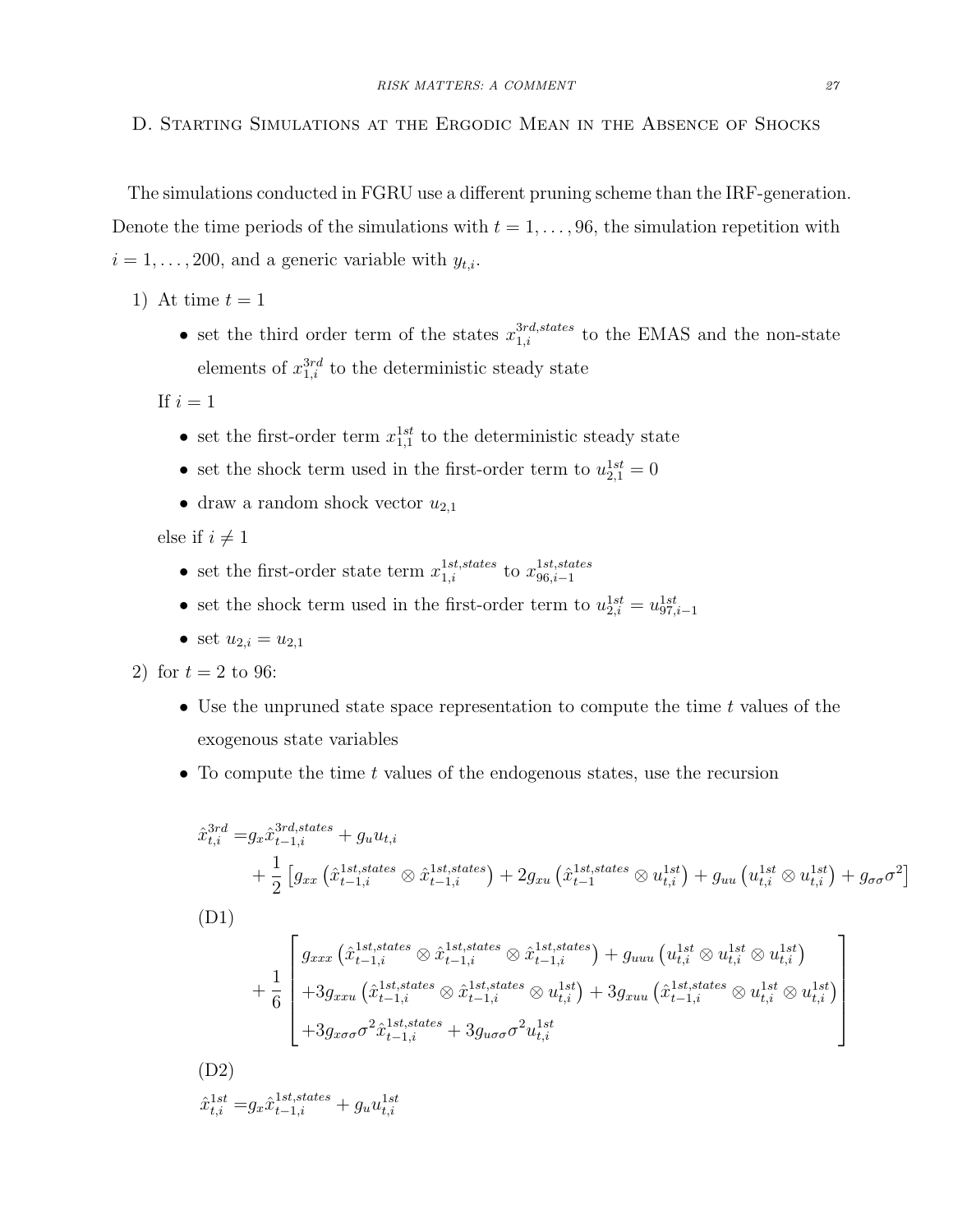- Draw a random shock vector  $u_{t+1,i}$
- Set  $u_{t+1,i}^{1st} = u_{t+1,i}$
- Use  $\hat{x}_{t,i}^{3rd}$  as the simulated variable

Four things are noteworthy. First, the simulations for the exogenous laws of motion for TFP, the T-bill rate, the country risk premium, and the two volatility processes do not use pruning. They are instead based on iterating the full third-order approximated policy function forward. This seems to pose no practical problems in the simulations we conducted as we encountered no explosive behavior. But using the full higher-order polynomial approximation to the true stationary exogenous law of motion implies that the stability properties of the underlying policy function are not necessarily inherited (see e.g. [Wouter J. Den Haan](#page-13-10) [and Joris De Wind,](#page-13-10) [2012\)](#page-13-10). Thus, the exogenous laws of motion may suffer from exactly the problem for which using a pruning algorithm was advocated. Second, the actual simulations only start at time  $t = 2$ , because for  $t = 1$  the endogenous variables are assumed to be at the deterministic steady state. Nevertheless, this first time point with zero deviations from steady state is included in the 96 time periods used to compute simulated moments. As the simulated system will on average transition to the ergodic mean, this introduces an initial jump from  $t = 1$  to  $t = 2$ , which even the subsequent HP-filtering will not completely smooth out. Third, for the first actual simulation period, i.e.  $t = 2$ , the simulated first and third order terms are based on different structural shocks,  $u_{2,i}^{1st}$  and  $u_{2,i}$ , respectively. Hence, agents in the model are assumed to react to two different shock realizations at the same time. Fourth, the first shock  $u_{2,i}$  at  $t = 2$  is always equal to the one of the first simulation, i.e.  $u_{2,1}$ .

One important implication of this particular simulation scheme is that due to starting at the EMAS for the third order term and then hitting the equilibrium system with shocks, the simulations will slowly transition to the ergodic distribution. As the simulations are always restarted at this point after 96 periods and there is no burnin, most draws will not yet come from the ergodic distribution. Put differently, the moments from 10,000 simulations of 96 periods and the ones from one simulation of 960,000 periods considerably differ, as shown in Table [D1.](#page-29-0)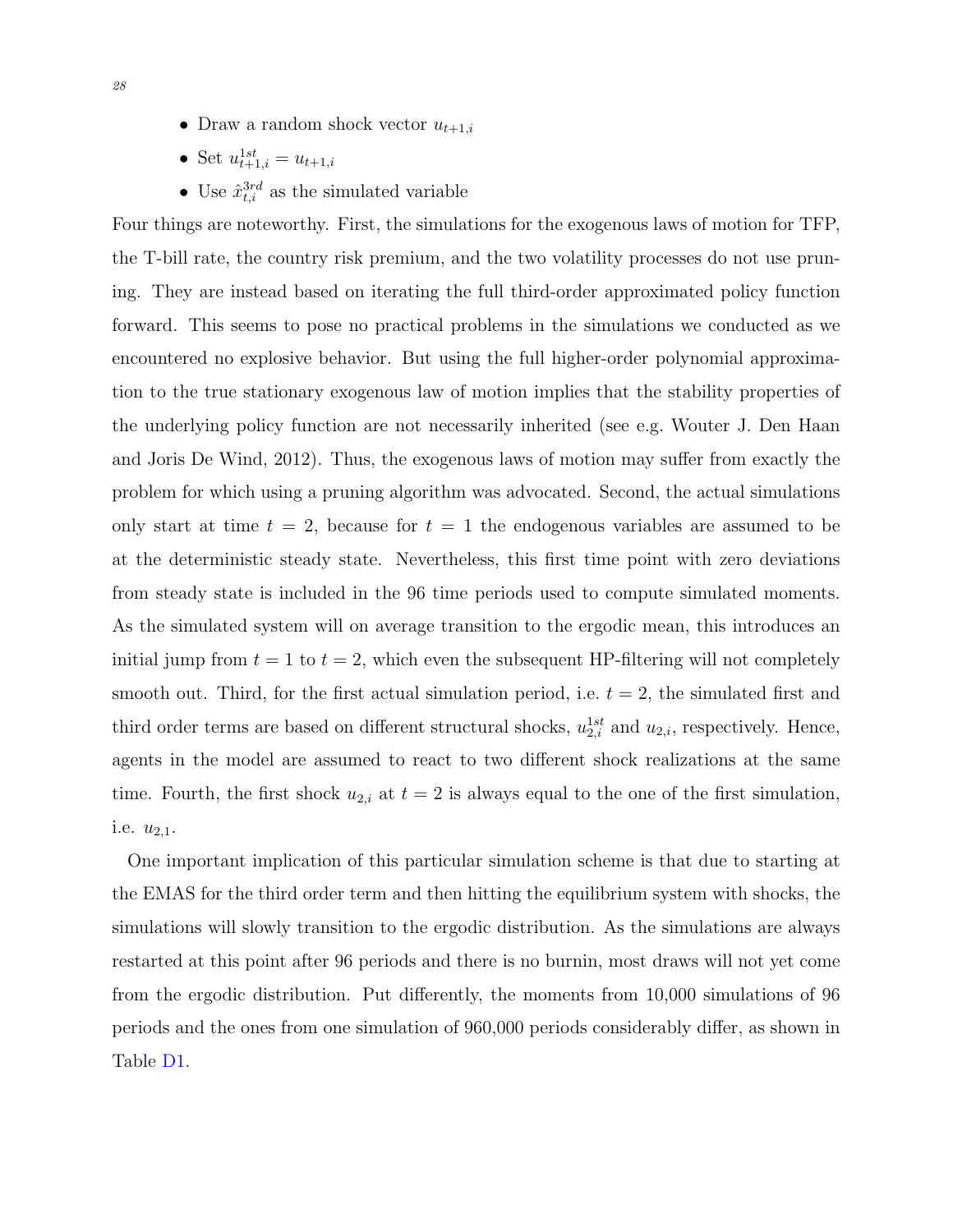|                                |         |            |           |         | Ecuador       |           |  |
|--------------------------------|---------|------------|-----------|---------|---------------|-----------|--|
|                                |         | Argentina  |           |         |               |           |  |
|                                | Data    | Short Sim. | Long Sim. | Data    | Short Sim.    | Long Sim. |  |
| $\sigma_Y$                     | 4.77    | 1.78       | 2.06      | 2.46    | 0.73          | 0.94      |  |
| $\sigma_C/\sigma_Y$            | 1.31    | 1.52       | 1.72      | 2.48    | 2.22          | 2.19      |  |
| $\sigma_I/\sigma_Y$            | 3.81    | 4.06       | 5.56      | 9.32    | 9.89          | 11.86     |  |
| $\sigma_{NX}/\sigma_Y$         | 0.39    | 4.72       | 5.80      | 0.65    | 2.41          | 0.98      |  |
| $\rho_{NX,Y}$                  | $-0.76$ | 0.41       | 0.38      | $-0.60$ | 0.24          | 0.23      |  |
| $\widetilde{NX}/\widetilde{Y}$ | 1.78    | 1.75       | 1.75      | 3.86    | 3.95          | 3.95      |  |
|                                |         | Venezuela  |           |         | <b>Brazil</b> |           |  |
|                                | Data    | Short Sim. | Long Sim. | Data    | Short Sim.    | Long Sim. |  |
| $\sigma_Y$                     | 4.72    | 1.51       | 1.70      | 4.64    | 1.50          | 1.67      |  |
| $\sigma_C/\sigma_Y$            | 0.87    | 0.51       | 0.51      | 1.10    | 0.45          | 0.46      |  |
| $\sigma_I/\sigma_Y$            | 3.42    | 3.94       | 4.57      | 1.65    | 1.73          | 2.16      |  |
| $\sigma_{NX}/\sigma_Y$         | 0.18    | 0.34       | 0.31      | 0.23    | 6.23          | 2.00      |  |
| $\rho_{NX,Y}$                  | $-0.11$ | 0.45       | 0.37      | $-0.26$ | 0.77          | 0.71      |  |
| NX/Y                           | 4.07    | 4.14       | 4.14      | 0.10    | 0.52          | 0.52      |  |

<span id="page-29-0"></span>Table D1—Second Moments of Long vs. Short Simulations

Note: first and fourth column: moments obtained from HP-filtered data. Second and fifth column: moments of the FGRU model with corrected aggregation and net export computation, based on 10,000 replications of 96 periods. Third and sixth column: moments of the FGRU model with corrected aggregation and net export computation, based on 1 replication of 960,000 periods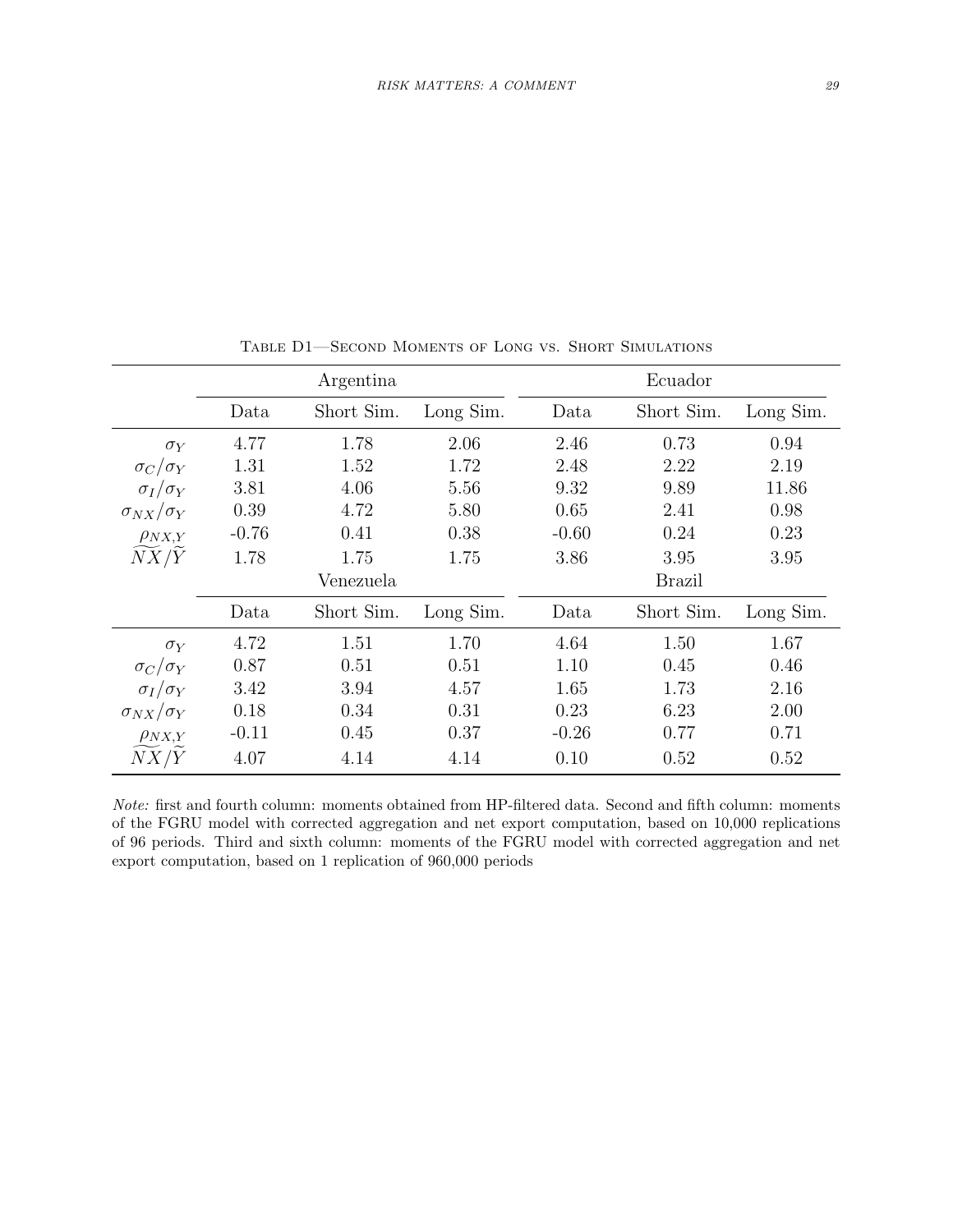

# <span id="page-30-0"></span>E. Convergence Behavior of the Net Exports to Output Ratio

Figure E1. Convergence Behavior of Different Net Export Volatility Statistics in the Recalibrated Model

*Note:* top panel: relative volatility of net exports to output  $\sigma_{NX}/\sigma_Y$ . Net exports transformed to percentage deviations using the [Correia, Neves and Rebelo](#page-13-8) [\(1995\)](#page-13-8)-approximation. Bottom panel: standard deviation of the net exports to output ratio  $\sigma_{NX/Y}$ . The blue solid line shows the mean standard deviation (y-axis) over the up to 10,000 samples (x-axis) of simulating 96 months of data. The black dashed dotted line shows the actual data moments. The data are based on the corrected aggregation and net export computation. The black arrow indicates the value after 200 replications.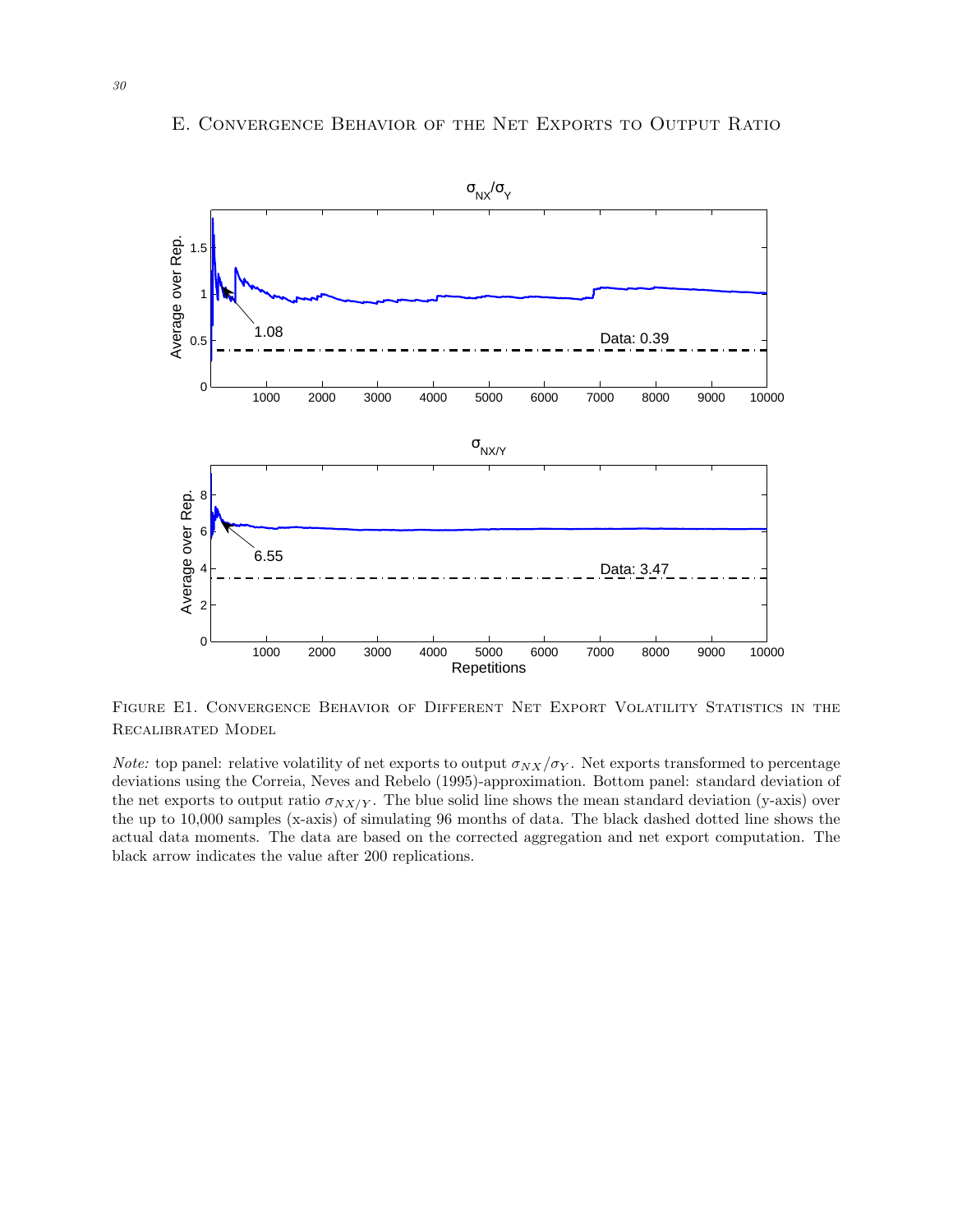# <span id="page-31-1"></span>F. STEADY STATE, EMAS, AND ERGODIC MEAN

<span id="page-31-0"></span>

|                  |                        | Argentina   |           |                        | Ecuador       |           |
|------------------|------------------------|-------------|-----------|------------------------|---------------|-----------|
|                  | Steady<br><b>State</b> | <b>EMAS</b> | Erg. Mean | Steady<br>State        | <b>EMAS</b>   | Erg. Mean |
| $\boldsymbol{D}$ | 4.000                  | 2.551       | 2.090     | 13.000                 | 12.040        | 12.072    |
| K                | 3.293                  | 3.287       | 3.309     | 3.745                  | 3.757         | 3.757     |
| $\mathcal{C}$    | 0.878                  | 0.888       | 0.905     | 0.945                  | 0.951         | 0.951     |
| H                | $-0.004$               | $-0.004$    | $-0.004$  | $-0.004$               | $-0.004$      | $-0.004$  |
| $\overline{Y}$   | 1.051                  | 1.049       | 1.056     | 1.196                  | 1.200         | 1.200     |
| $\overline{I}$   | $-0.975$               | $-0.982$    | $-0.969$  | $-0.523$               | $-0.512$      | $-0.518$  |
| NX/Y             | 0.027                  | 0.018       | 0.005     | 0.043                  | 0.039         | 0.038     |
| CA               | 0.000                  | 0.000       | 0.000     | 0.000                  | 0.000         | 0.000     |
|                  |                        | Venezuela   |           |                        | <b>Brazil</b> |           |
|                  | Steady<br><b>State</b> | <b>EMAS</b> | Erg. Mean | Steady<br><b>State</b> | <b>EMAS</b>   | Erg. Mean |
| $\boldsymbol{D}$ | 22.000                 | 21.422      | 21.445    | 3.000                  | 2.709         | 2.651     |
| K                | 4.002                  | 4.009       | 4.010     | 4.001                  | 4.003         | 4.005     |
| $\mathcal{C}$    | 0.982                  | 0.985       | 0.985     | 1.030                  | 1.031         | 1.032     |
| H                | $-0.004$               | $-0.004$    | $-0.004$  | $-0.004$               | $-0.004$      | $-0.004$  |
| Y                | 1.278                  | 1.280       | 1.280     | 1.278                  | 1.278         | 1.279     |
| $\overline{I}$   | $-0.267$               | $-0.260$    | $-0.265$  | $-0.267$               | $-0.266$      | $-0.265$  |
| NX/Y             | 0.043                  | 0.041       | 0.041     | 0.006                  | 0.005         | 0.005     |
| CA               | 0.000                  | 0.000       | $-0.000$  | 0.000                  | 0.000         | $-0.000$  |

Table F1—Steady State, EMAS, and Ergodic Mean: FGRU Calibration

Note: first column: deterministic steady state, second column: ergodic mean in the absence of shocks (EMAS); third column: theoretical mean based on the third-order pruned state space of [Andreasen,](#page-13-9) Fernández-Villaverde and Rubio-Ramírez [\(2013\)](#page-13-9). D,  $NX/Y$ , and CA are reported in levels, while all other variables are in logs. The model is at monthly frequency.

Table [F1](#page-31-1) implies that  $D/Y_{annual} = 2.09/(12 \times exp(1.056)) \approx 0.0606$ . In the recalibrated model,  $D/Y_{annual} = 4.251/(12 \times exp(1.106)) \approx 0.1172$ .